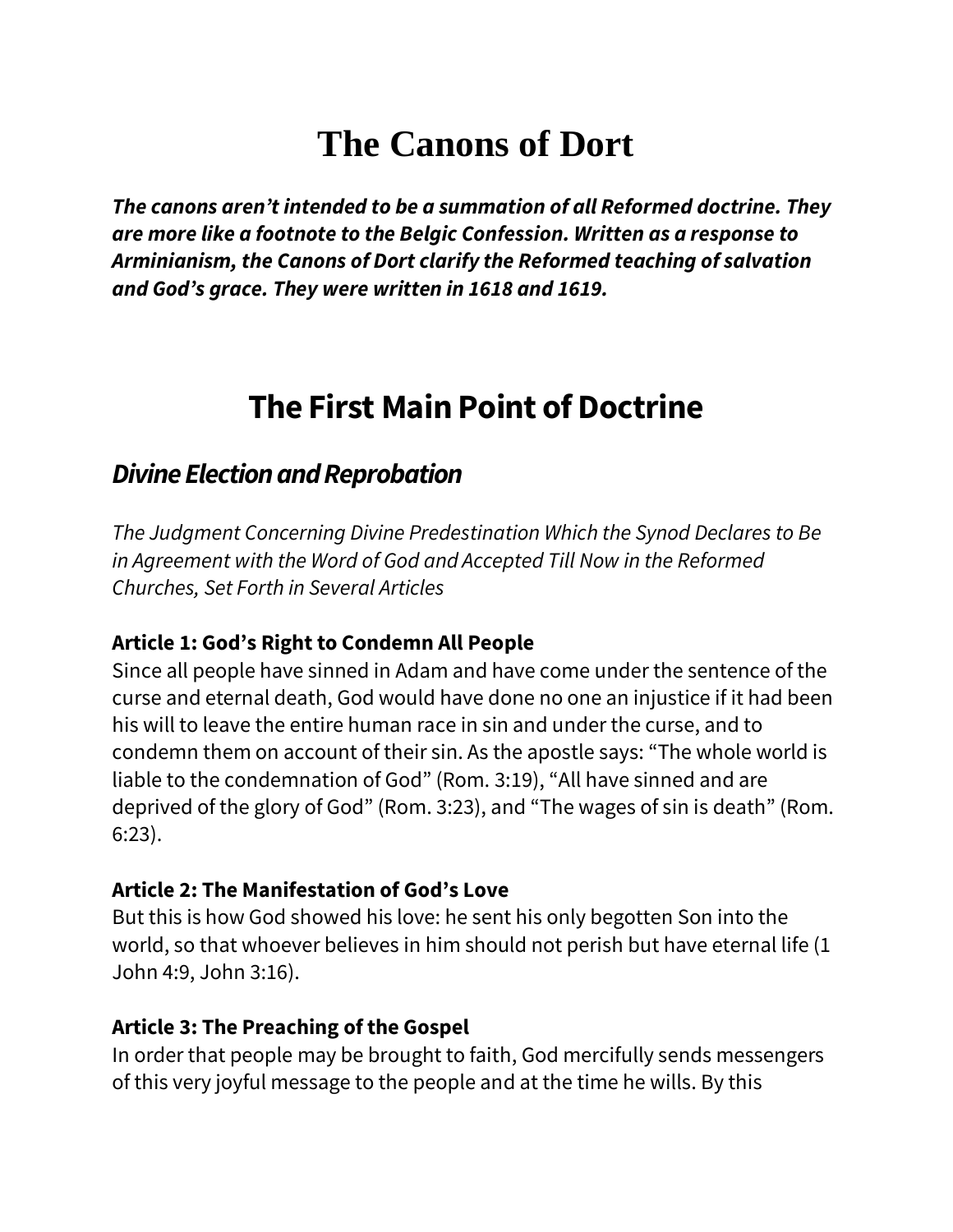ministry people are called to repentance and faith in Christ crucified. For "how shall they believe in him of whom they have not heard? And how shall they hear without someone preaching? And how shall they preach unless they have been sent?" (Rom. 10:14-15).

### **Article 4: A Twofold Response to the Gospel**

God's wrath remains on those who do not believe this gospel. But those who do accept it and embrace Jesus the Savior with a true and living faith are delivered through him from God's wrath and from destruction, and receive the gift of eternal life.

## **Article 5: The Sources of Unbelief and of Faith**

The cause or blame for this unbelief, as well as for all other sins, is not at all in God, but in humanity. Faith in Jesus Christ, however, and salvation through him is a free gift of God. As Scripture says, "It is by grace you have been saved, through faith, and this not from yourselves; it is a gift of God" (Eph. 2:8). Likewise: "It has been freely given to you to believe in Christ" (Phil. 1:29).

### **Article 6: God's Eternal Decree**

The fact that some receive from God the gift of faith within time, and that others do not, stems from his eternal decree. For "all his works are known to God from eternity" (Acts 15:18; Eph. 1:11). In accordance with this decree God graciously softens the hearts, however hard, of the elect and inclines them to believe, but by a just judgment God leaves in their wickedness and hardness of heart those who have not been chosen. And in this especially is disclosed to us God's act unfathomable, and as merciful as it is just—of distinguishing between people equally lost. This is the well-known decree of election and reprobation revealed in God's Word. The wicked, impure, and unstable distort this decree to their own ruin, but it provides holy and godly souls with comfort beyond words.

### **Article 7: Election**

Election is God's unchangeable purpose by which he did the following: Before the foundation of the world, by sheer grace, according to the free good pleasure of his will, God chose in Christ to salvation a definite number of particular people out of the entire human race, which had fallen by its own fault from its original innocence into sin and ruin. Those chosen were neither better nor more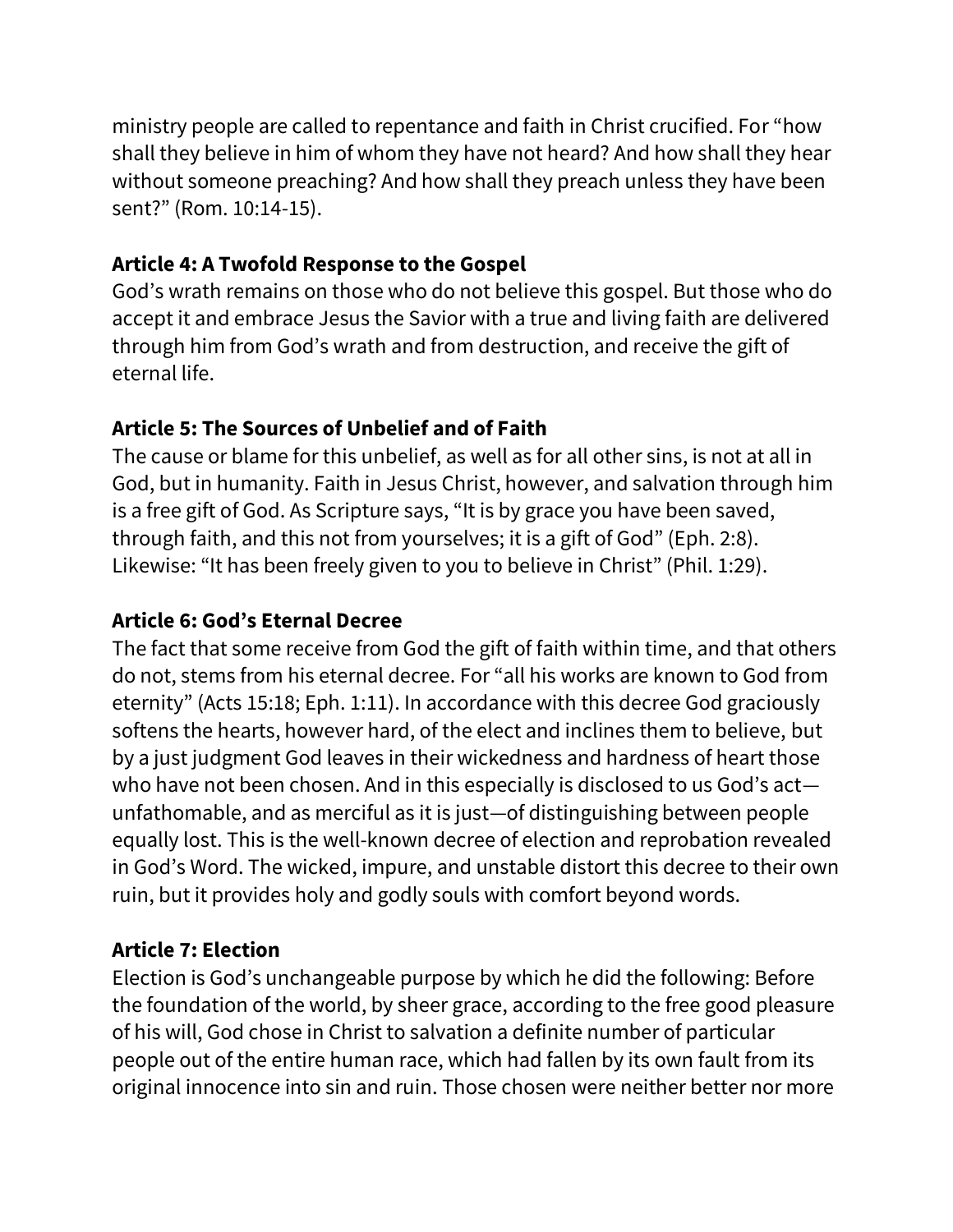deserving than the others, but lay with them in the common misery. God did this in Christ, whom he also appointed from eternity to be the mediator, the head of all those chosen, and the foundation of their salvation.

And so God decreed to give to Christ those chosen for salvation, and to call and draw them effectively into Christ's fellowship through the Word and Spirit. In other words, God decreed to grant them true faith in Christ, to justify them, to sanctify them, and finally, after powerfully preserving them in the fellowship of the Son, to glorify them.

God did all this in order to demonstrate his mercy, to the praise of the riches of God's glorious grace.

As Scripture says, "God chose us in Christ, before the foundation of the world, so that we should be holy and blameless before him with love; he predestined us whom he adopted as his children through Jesus Christ, in himself, according to the good pleasure of his will, to the praise of his glorious grace, by which he freely made us pleasing to himself in his beloved" (Eph. 1:4-6). And elsewhere, "Those whom he predestined, he also called; and those whom he called, he also justified; and those whom he justified, he also glorified" (Rom. 8:30).

#### **Article 8: A Single Decree of Election**

This election is not of many kinds, but one and the same for all who were to be saved in the Old and the New Testament. For Scripture declares that there is a single good pleasure, purpose, and plan of God's will, by which he chose us from eternity both to grace and to glory, both to salvation and to the way of salvation, which God prepared in advance for us to walk in.

#### **Article 9: Election Not Based on Foreseen Faith**

This same election took place, not on the basis of foreseen faith, of the obedience of faith, of holiness, or of any other good quality and disposition, as though it were based on a prerequisite cause or condition in the person to be chosen, but rather for the purpose of faith, of the obedience of faith, of holiness, and so on. Accordingly, election is the source of every saving good. Faith, holiness, and the other saving gifts, and at last eternal life itself, flow forth from election as its fruits and effects. As the apostle says, "He chose us" (not because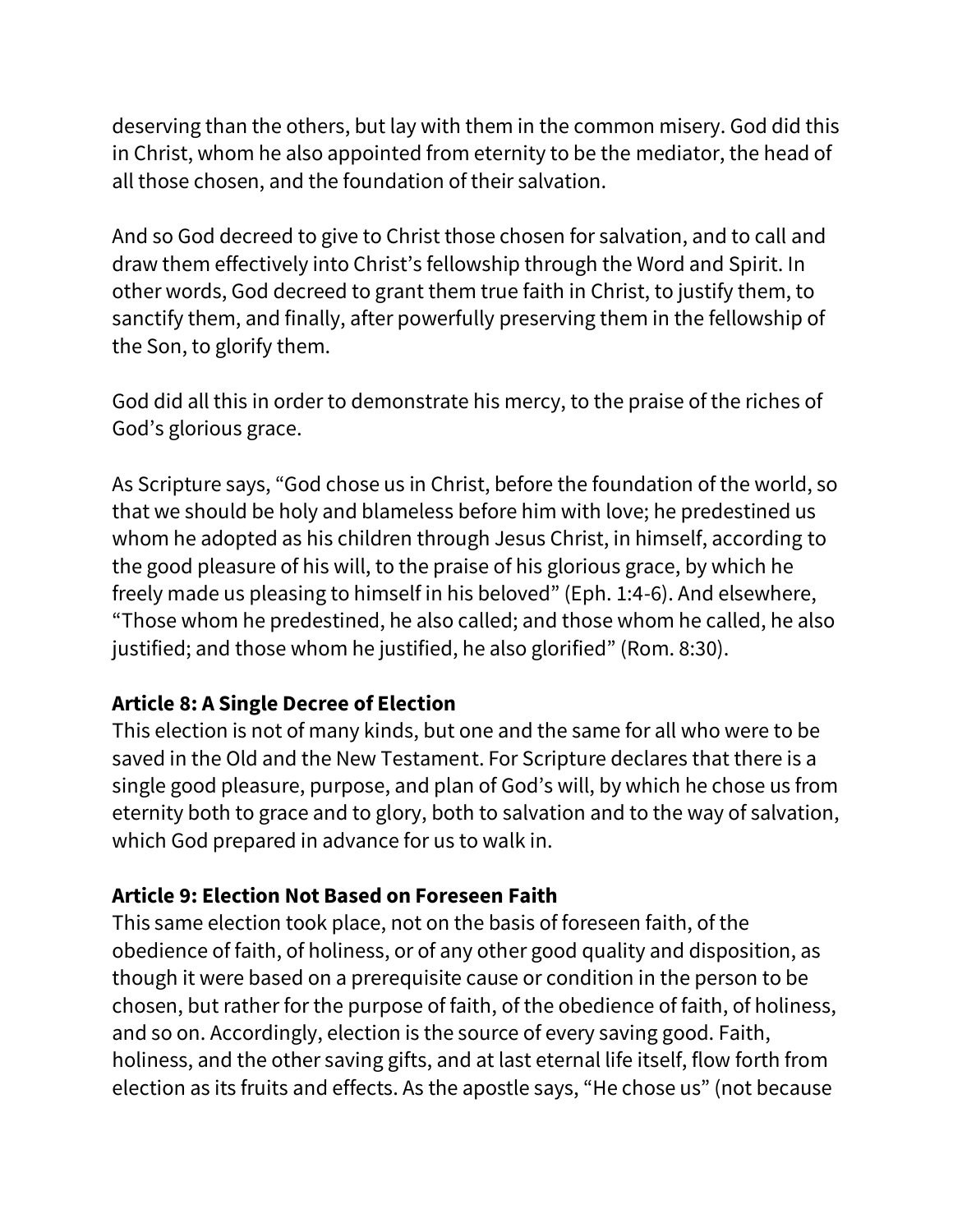we were, but) "so that we should be holy and blameless before him in love" (Eph. 1:4).

#### **Article 10: Election Based on God's Good Pleasure**

But the cause of this undeserved election is exclusively the good pleasure of God. This does not involve God's choosing certain human qualities or actions from among all those possible as a condition of salvation, but rather involves adopting certain particular persons from among the common mass of sinners as God's own possession. As Scripture says, "When the children were not yet born, and had done nothing either good or bad…she (Rebecca) was told, "The older will serve the younger." As it is written, "Jacob I loved, but Esau I hated" (Rom. 9:11-13). Also, "All who were appointed for eternal life believed" (Acts 13:48).

#### **Article 11: Election Unchangeable**

Just as God is most wise, unchangeable, all-knowing, and almighty, so the election made by him can neither be suspended nor altered, revoked, or annulled; neither can God's chosen ones be cast off, nor their number reduced.

#### **Article 12: The Assurance of Election**

Assurance of their eternal and unchangeable election to salvation is given to the chosen in due time, though by various stages and in differing measure. Such assurance comes not by inquisitive searching into the hidden and deep things of God, but by noticing within themselves, with spiritual joy and holy delight, the unmistakable fruits of election pointed out in God's Word—such as a true faith in Christ, a childlike fear of God, a godly sorrow for their sins, a hunger and thirst for righteousness, and so on.

#### **Article 13: The Fruit of This Assurance**

In their awareness and assurance of this election, God's children daily find greater cause to humble themselves before God, to adore the fathomless depth of God's mercies, to cleanse themselves, and to give fervent love in return to the One who first so greatly loved them. This is far from saying that this teaching concerning election, and reflection upon it, make God's children lax in observing his commandments or carnally self-assured. By God's just judgment this does usually happen to those who casually take for granted the grace of election or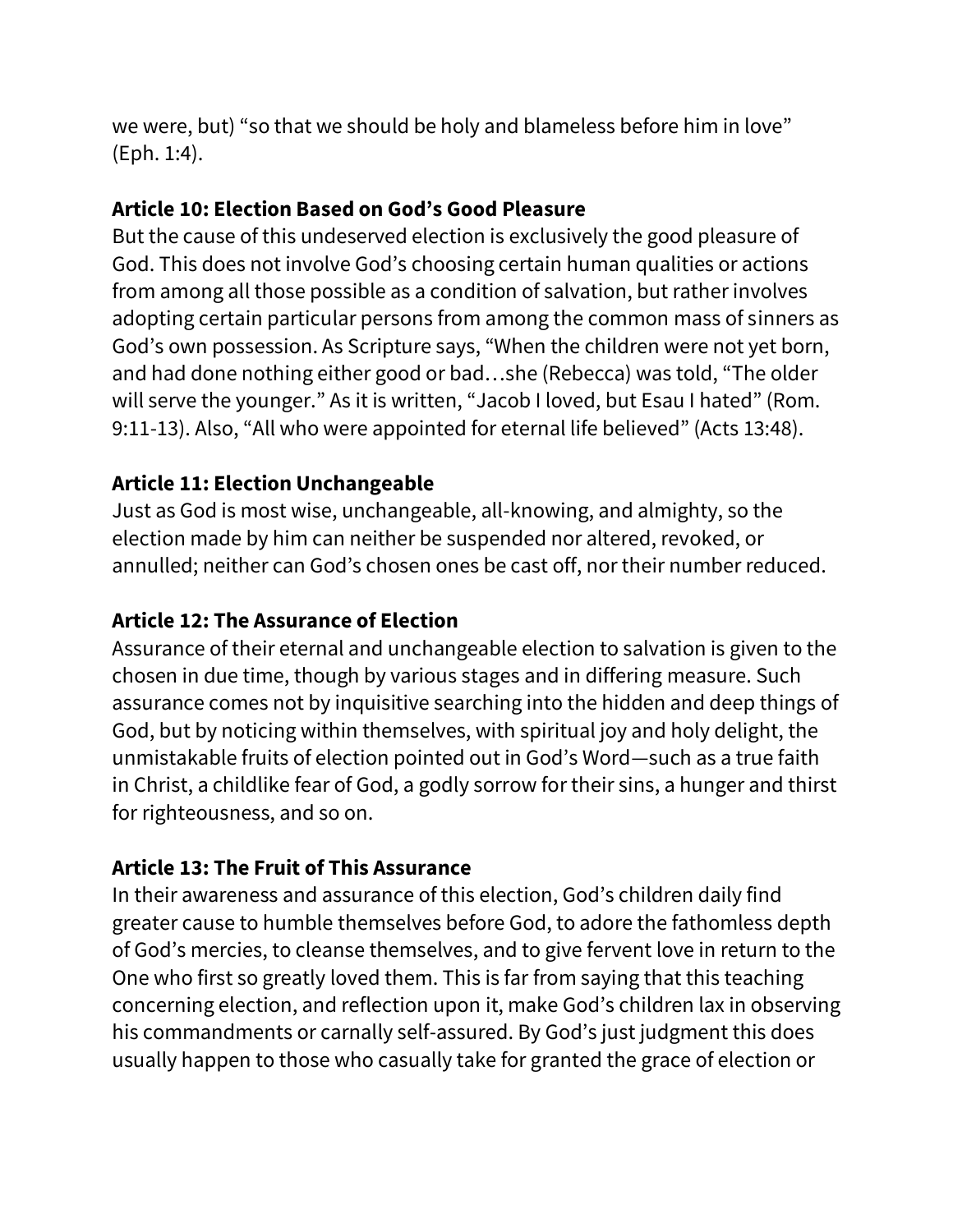engage in idle and brazen talk about it but are unwilling to walk in the ways of the chosen.

#### **Article 14: Teaching Election Properly**

By God's wise plan, this teaching concerning divine election was proclaimed through the prophets, Christ himself, and the apostles, in Old and New Testament times. It was subsequently committed to writing in the Holy Scriptures. So also today in God's church, for which it was specifically intended, this teaching must be set forth with a spirit of discretion, in a godly and holy manner, at the appropriate time and place, without inquisitive searching into the ways of the Most High. This must be done for the glory of God's most holy name, and for the lively comfort of God's people.

#### **Article 15: Reprobation**

Moreover, Holy Scripture most especially highlights this eternal and undeserved grace of our election and brings it out more clearly for us, in that it further bears witness that not all people have been chosen but that some have not been chosen or have been passed by in God's eternal election—those, that is, concerning whom God, on the basis of his entirely free, most just, irreproachable, and unchangeable good pleasure, made the following decree:

to leave them in the common misery into which, by their own fault, they have plunged themselves; not to grant them saving faith and the grace of conversion; but finally to condemn and eternally punish those who have been left in their own ways and under God's just judgment, not only for their unbelief but also for all their other sins, in order to display his justice.

And this is the decree of reprobation, which does not at all make God the author of sin (a blasphemous thought!) but rather its fearful, irreproachable, just judge and avenger.

#### **Article 16: Responses to the Teaching of Reprobation**

Those who do not yet actively experience within themselves a living faith in Christ or an assured confidence of heart, peace of conscience, a zeal for childlike obedience, and a glorying in God through Christ, but who nevertheless use the means by which God has promised to work these things in us—such people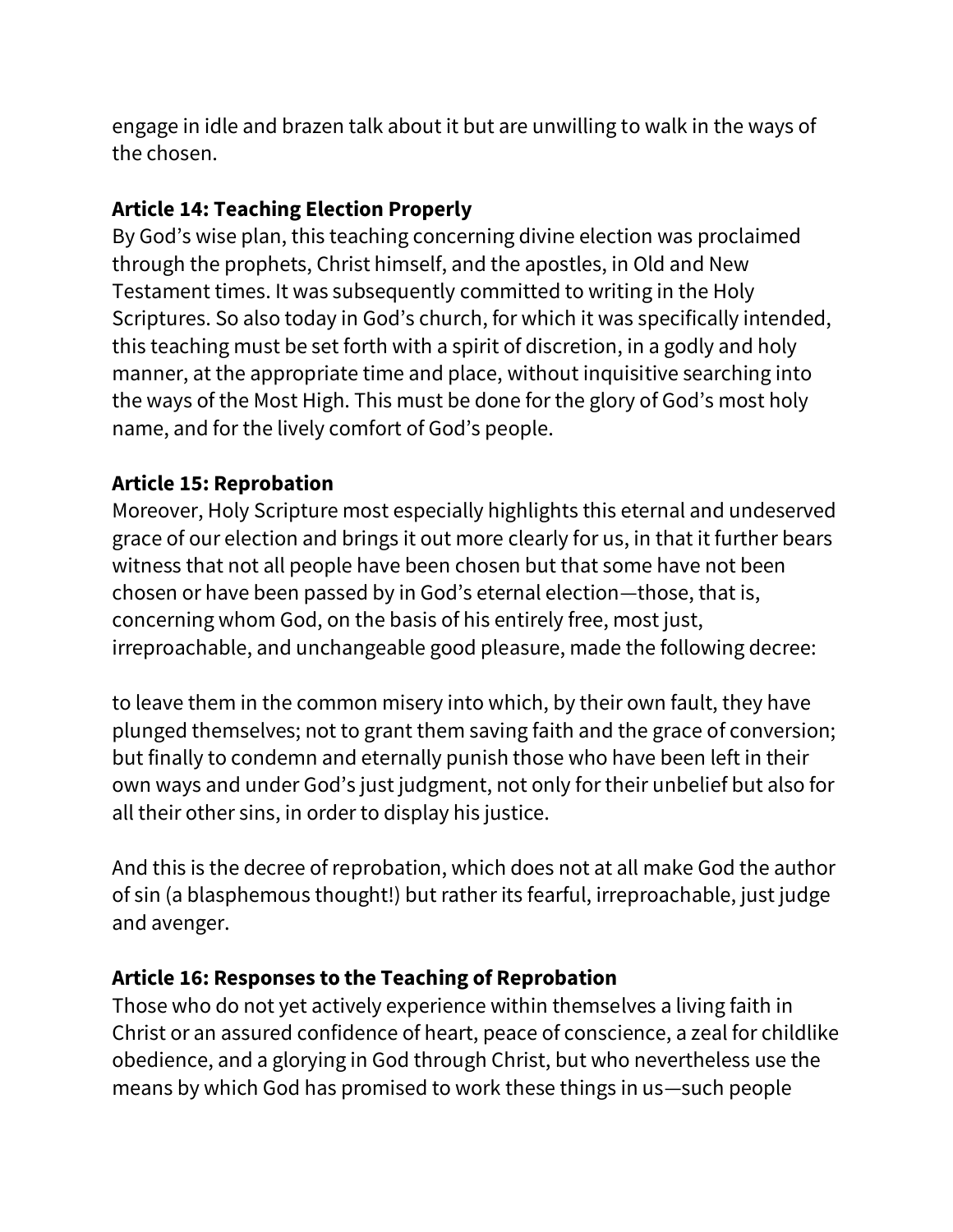ought not to be alarmed at the mention of reprobation, nor to count themselves among the reprobate; rather they ought to continue diligently in the use of the means, to desire fervently a time of more abundant grace, and to wait for it in reverence and humility. On the other hand, those who seriously desire to turn to God, to be pleasing to God alone, and to be delivered from the body of death, but are not yet able to make such progress along the way of godliness and faith as they would like—such people ought much less to stand in fear of the teaching concerning reprobation, since our merciful God has promised not to snuff out a smoldering wick or break a bruised reed.\* However, those who have forgotten God and their Savior Jesus Christ and have abandoned themselves wholly to the cares of the world and the pleasures of the flesh—such people have every reason to stand in fear of this teaching, as long as they do not seriously turn to God.

\*Isaiah 42:3

## **Article 17: The Salvation of the Infants of Believers**

Since we must make judgments about God's will from his Word, which testifies that the children of believers are holy, not by nature but by virtue of the gracious covenant in which they together with their parents are included, godly parents ought not to doubt the election and salvation of their children whom God calls out of this life in infancy.

## **Article 18: The Proper Attitude Toward Election and Reprobation**

To those who complain about this grace of an undeserved election and about the severity of a just reprobation, we reply with the words of the apostle, "Who are you, O man, to talk back to God?" (Rom. 9:20), and with the words of our Savior, "Have I no right to do what I want with my own?" (Matt. 20:15). We, however, with reverent adoration of these secret things, cry out with the apostle: "Oh, the depths of the riches both of the wisdom and the knowledge of God! How unsearchable are his judgments, and his ways beyond tracing out! For who has known the mind of the Lord? Or who has been his counselor? Or who has first given to God, that God should repay him? For from him and through him and to him are all things. To him be the glory forever! Amen" (Rom. 11:33- 36).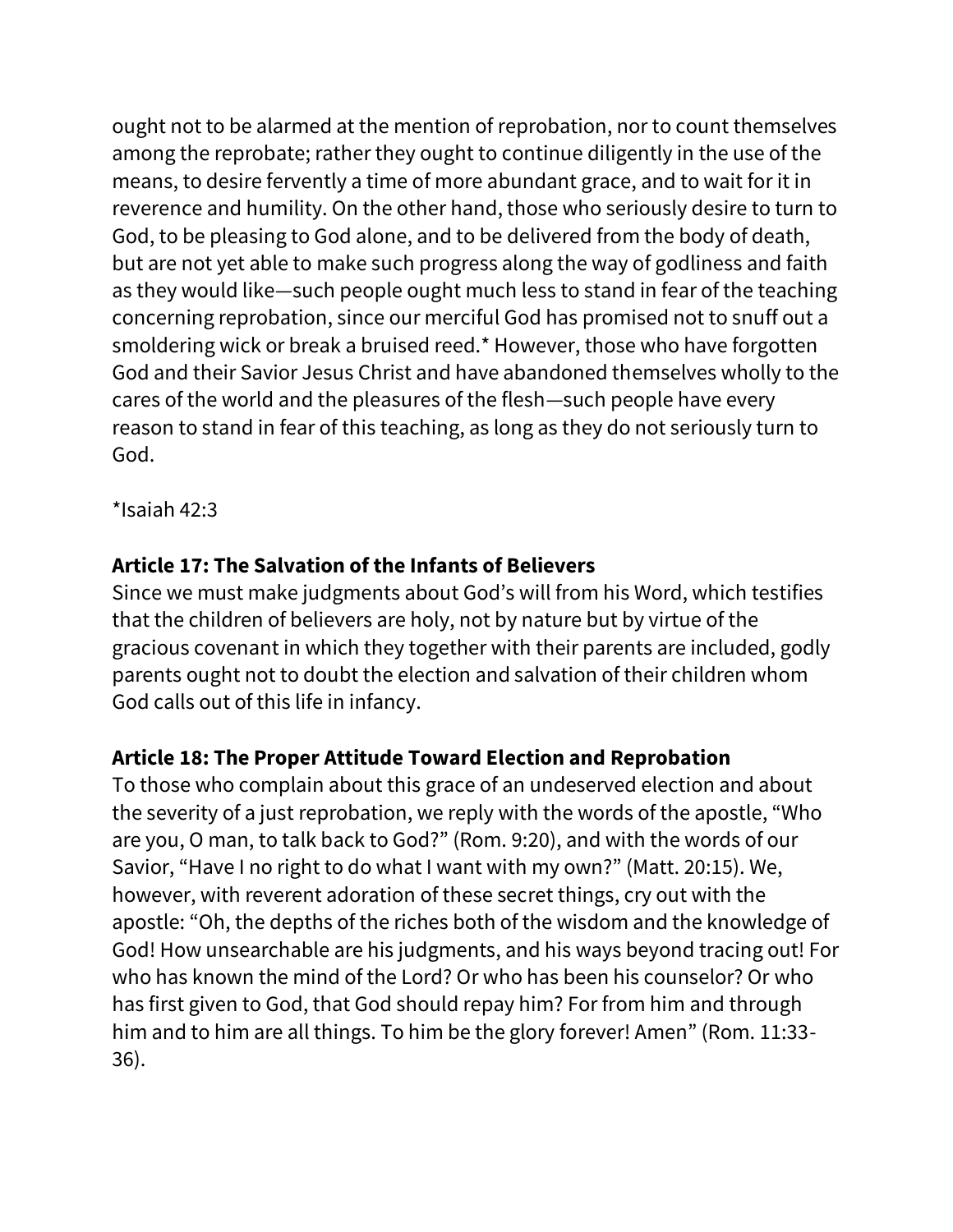# **Rejection of the Errors by Which the Dutch Churches Have for Some Time Been Disturbed**

Having set forth the orthodox teaching concerning election and reprobation, the Synod rejects the errors of those

## **I**

Who teach that the will of God to save those who would believe and persevere in faith and in the obedience of faith is the whole and entire decision of election to salvation, and that nothing else con-cerning this decision has been revealed in God's Word.

For they deceive the simple and plainly contradict Holy Scripture in its testimony that God does not only wish to save those who would believe, but that he has also from eternity chosen certain particular people to whom, rather than to others, he would within time grant faith in Christ and perseverance. As Scripture says, "I have revealed your name to those whom you gave me" (John 17:6). Likewise, "All who were appointed for eternal life believed" (Acts 13:48), and "He chose us before the foundation of the world so that we should be holy .  $\ldots$ " (Eph. 1:4).

#### **II**

Who teach that God's election to eternal life is of many kinds: one general and in-definite, the other particular and definite; and the latter in turn either incomplete, revocable, conditional, or else complete, irrevocable, and absolute. Likewise, who teach that there is one election to faith and another to salvation, so that there can be an election to justifying faith apart from a nonconditional election to salvation. For this is an invention of the human mind, devised apart from the Scriptures, which distorts the teaching concerning election and breaks up this golden chain of salvation: "Those whom he predestined, he also called; and those whom he called, he also justified; and those whom he justified, he also glorified" (Rom. 8:30).

#### **III**

Who teach that God's good pleasure and purpose, which Scripture mentions in its teaching of election, does not involve God's choosing certain particular people rather than others, but involves God's choosing, out of all possible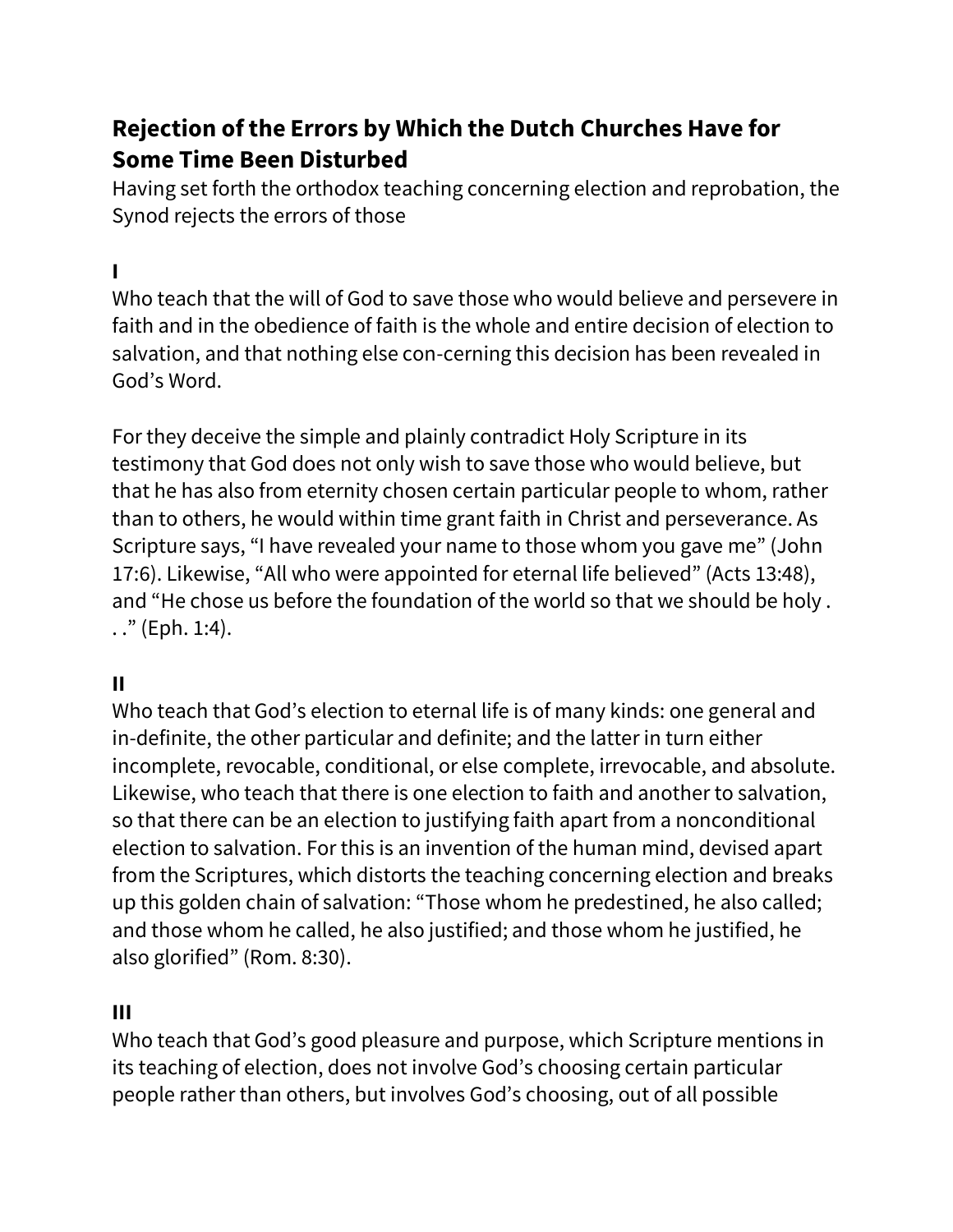conditions (including the works of the law) or out of the whole order of things, the intrinsically unworthy act of faith, as well as the imperfect obedience of faith, to be a condition of salvation; and it involves his graciously wishing to count this as perfect obedience and to look upon it as worthy of the reward of eternal life.

For by this pernicious error the good pleasure of God and the merit of Christ are robbed of their effectiveness and people are drawn away, by unprofitable inquiries, from the truth of undeserved justification and from the simplicity of the Scriptures. It also gives the lie to these words of the apostle: "God called us with a holy calling, not in virtue of works, but in virtue of his own purpose and the grace which was given to us in Christ Jesus before the beginning of time" (2 Tim. 1:9).

#### **IV**

Who teach that in election to faith a prerequisite condition is that humans should rightly use the light of nature, be upright, unassuming, humble, and disposed to eternal life, as though election depended to some extent on these factors. For this smacks of Pelagius, and it clearly calls into question the words of the apostle: "We lived at one time in the passions of our flesh, following the will of our flesh and thoughts, and we were by nature children of wrath, like everyone else. But God, who is rich in mercy, out of the great love with which he loved us, even when we were dead in transgressions, made us alive with Christ, by whose grace you have been saved. And God raised us up with him and seated us with him in heaven in Christ Jesus, in order that in the coming ages we might show the surpassing riches of his grace, according to his kindness toward us in Christ Jesus. For it is by grace you have been saved, through faith (and this not from yourselves; it is the gift of God) not by works, so that no one can boast" (Eph. 2:3-9).

#### **V**

Who teach that the incomplete and conditional election of particular persons to salvation occurred on the basis of a foreseen faith, repentance, holiness, and godliness, which has just begun or continued for some time; but that complete and nonconditional election occurred on the basis of a foreseen perseverance to the end in faith, repentance, holiness, and godliness. And that this is the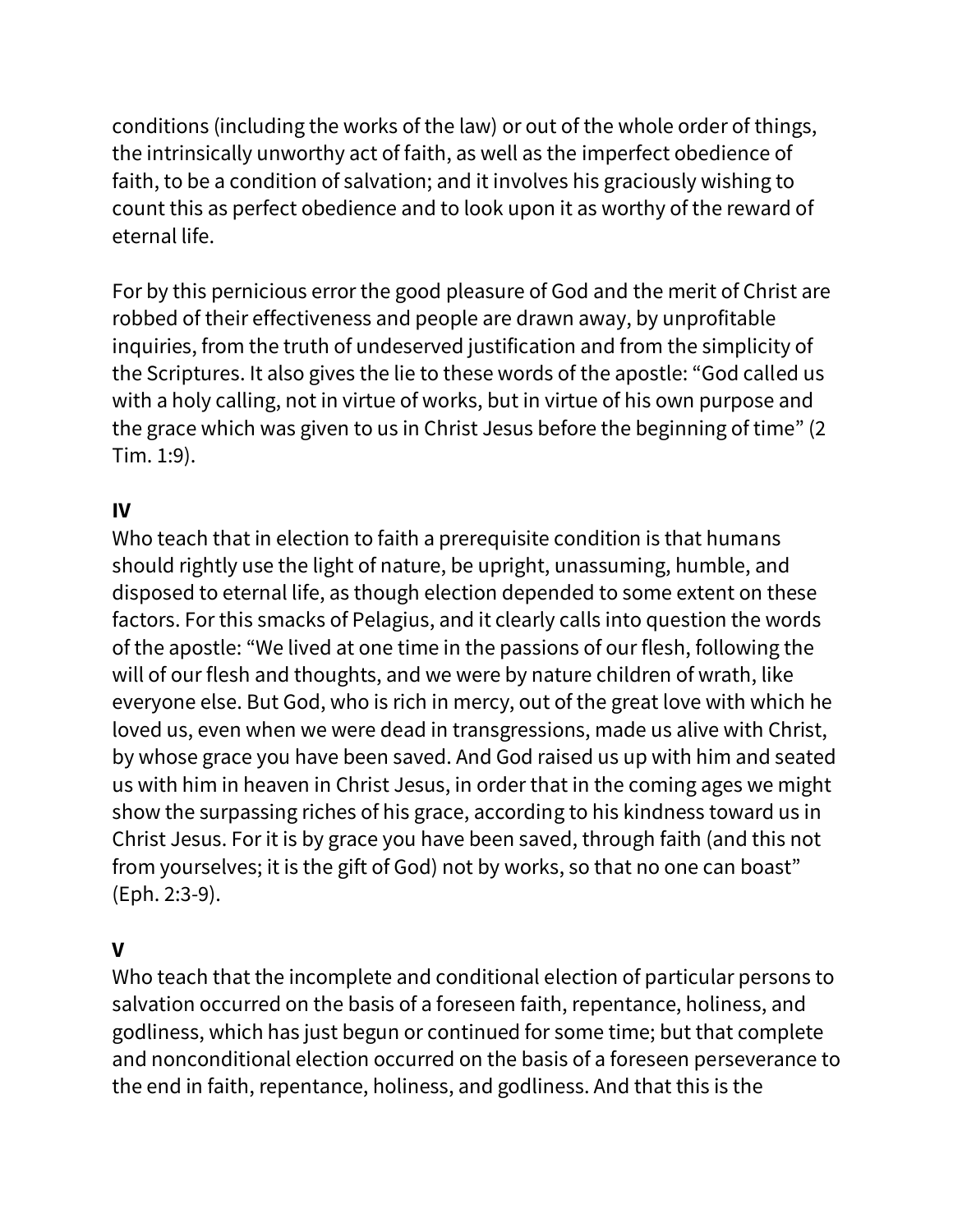gracious and evangelical worthiness, on account of which the one who is chosen is more worthy than the one who is not chosen. And therefore that faith, the obedience of faith, holiness, godliness, and perseverance are not fruits or effects of an unchangeable election to glory, but indispensable conditions and causes, which are prerequisite in those who are to be chosen in the complete election, and which are foreseen as achieved in them. This runs counter to the entire Scripture, which throughout impresses upon our ears and hearts these sayings among others: "Election is not by works, but by him who calls" (Rom. 9:11-12); "All who were appointed for eternal life believed" (Acts 13:48); "He chose us in himself so that we should be holy" (Eph. 1:4); "You did not choose me, but I chose you" (John 15:16); "If by grace, not by works" (Rom. 11:6); "In this is love, not that we loved God, but that he loved us and sent his Son" (1 John 4:10).

#### **VI**

Who teach that not every election to salvation is unchangeable, but that some of the chosen can perish and do in fact perish eternally, with no decision of God to prevent it.

By this gross error they make God changeable, destroy the comfort of the godly concerning the steadfastness of their election, and contradict the Holy Scriptures, which teach that "the elect cannot be led astray" (Matt. 24:24), that "Christ does not lose those given to him by the Father" (John 6:39), and that "those whom God predestined, called, and justified, he also glorifies" (Rom. 8:30).

#### **VII**

Who teach that in this life there is no fruit, no awareness, and no assurance of one's unchangeable election to glory, except as conditioned upon something changeable and contingent.

For not only is it absurd to speak of an uncertain assurance, but these things also militate against the experience of the saints, who with the apostle rejoice from an awareness of their election and sing the praises of this gift of God; who, as Christ urged, "rejoice" with his disciples "that their names have been written in heaven" (Luke 10:20); and finally who hold up against the flaming arrows of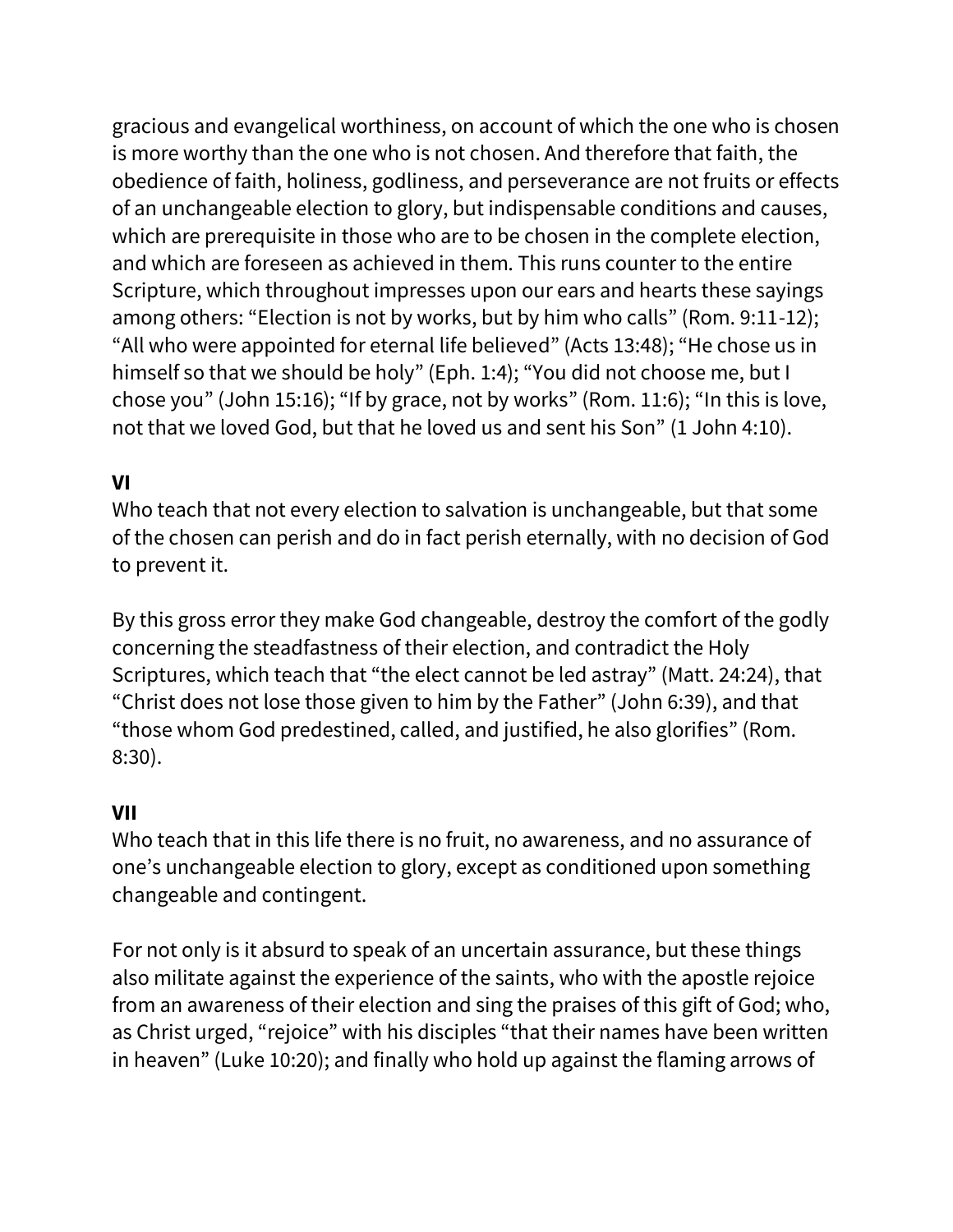the devil's temptations the awareness of their election, with the question "Who will bring any charge against those whom God has chosen?" (Rom. 8:33).

### **VIII**

Who teach that it was not on the basis of his just will alone that God decided to leave anyone in the fall of Adam and in the common state of sin and condemnation or to pass anyone by in the imparting of grace necessary for faith and conversion. For these words stand fast: "He has mercy on whom he wishes, and he hardens whom he wishes" (Rom. 9:18). And also: "To you it has been given to know the secrets of the kingdom of heaven, but to them it has not been given" (Matt. 13:11). Likewise: "I give glory to you, Father, Lord of heaven and earth, that you have hidden these things from the wise and understanding, and have revealed them to little children; yes, Father, because that was your pleasure" (Matt. 11:25-26).

#### **IX**

Who teach that the cause for God's sending the gospel to one people rather than to another is not merely and solely God's good pleasure, but rather that one people is better and worthier than the other to whom the gospel is not communicated. For Moses contradicts this when he addresses the people of Israel as follows: "Behold, to Jehovah your God belong the heavens and the highest heavens, the earth and whatever is in it. But Jehovah was inclined in his affection to love your ancestors alone, and chose out their descendants after them, you above all peoples, as at this day" (Deut. 10:14-15). And also Christ: "Woe to you, Korazin! Woe to you, Bethsaida! for if those mighty works done in you had been done in Tyre and Sidon, they would have repented long ago in sackcloth and ashes" (Matt. 11:21).

# **The Second Main Point of Doctrine**

# *Christ'sDeathandHumanRedemptionThroughIt*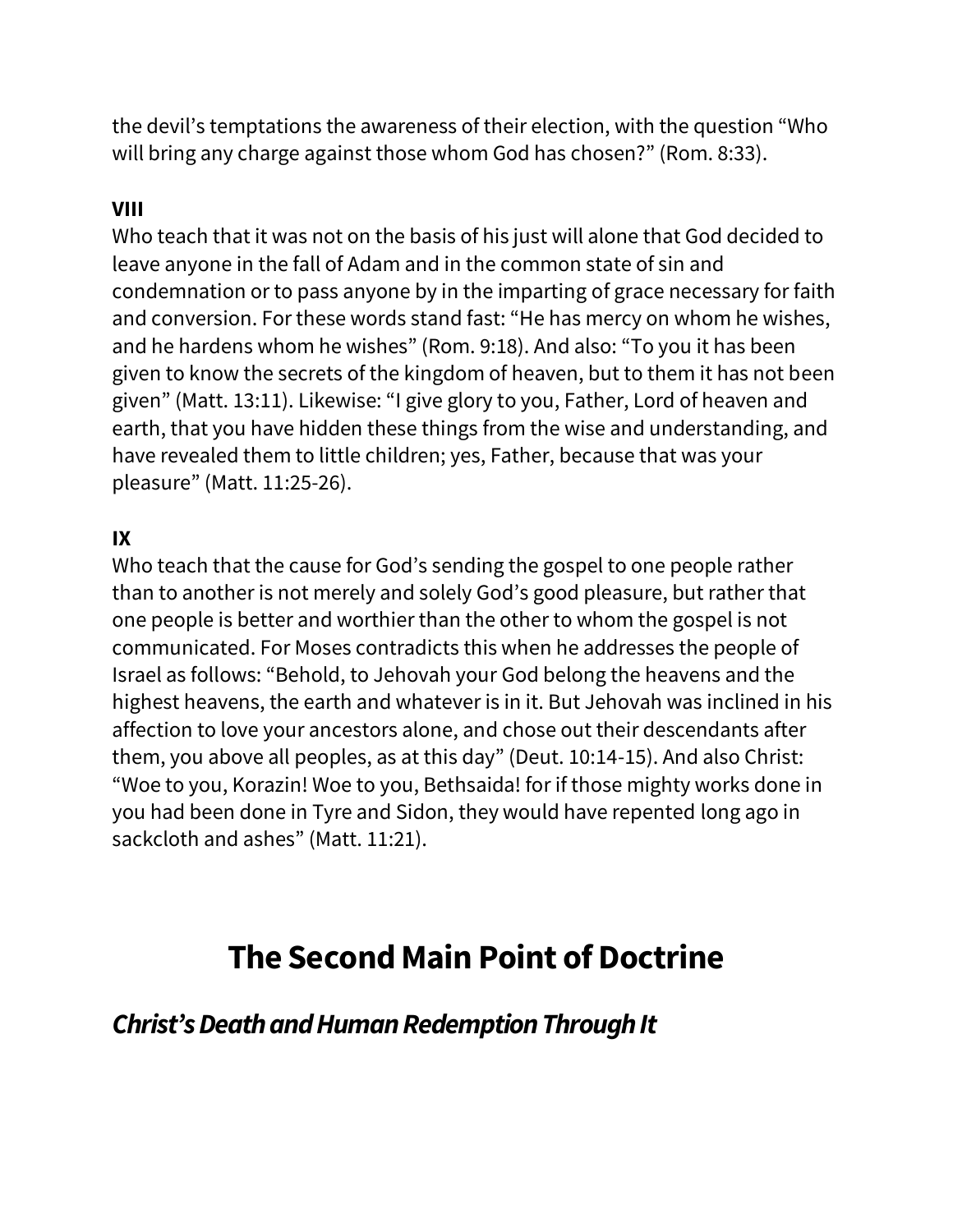#### **Article 1: The Punishment Which God's Justice Requires**

God is not only supremely merciful, but also supremely just. This justice requires (as God has revealed in the Word) that the sins we have committed against his infinite majesty be punished with both temporal and eternal punishments, of soul as well as body. We cannot escape these punishments unless satisfaction is given to God's justice.

## **Article 2: The Satisfaction Made by Christ**

Since, however, we ourselves cannot give this satisfaction or deliver ourselves from God's wrath, God in boundless mercy has given us as a guarantee his only begotten Son, who was made to be sin and a curse for us, in our place, on the cross, in order that he might give satisfaction for us.

### **Article 3: The Infinite Value of Christ's Death**

This death of God's Son is the only and entirely complete sacrifice and satisfaction for sins; it is of infinite value and worth, more than sufficient to atone for the sins of the whole world.

#### **Article 4: Reasons for This Infinite Value**

This death is of such great value and worth for the reason that the person who suffered it is—as was necessary to be our Savior—not only a true and perfectly holy human, but also the only begotten Son of God, of the same eternal and infinite essence with the Father and the Holy Spirit. Another reason is that this death was accompanied by the experience of God's wrath and curse, which we by our sins had fully deserved.

### **Article 5: The Mandate to Proclaim the Gospel to All**

Moreover, it is the promise of the gospel that whoever believes in Christ crucified shall not perish but have eternal life. This promise, together with the command to repent and believe, ought to be announced and declared without differentiation or discrimination to all nations and people, to whom God in his good pleasure sends the gospel.

### **Article 6: Unbelief, a Human Responsibility**

However, that many who have been called through the gospel do not repent or believe in Christ but perish in unbelief is not because the sacrifice of Christ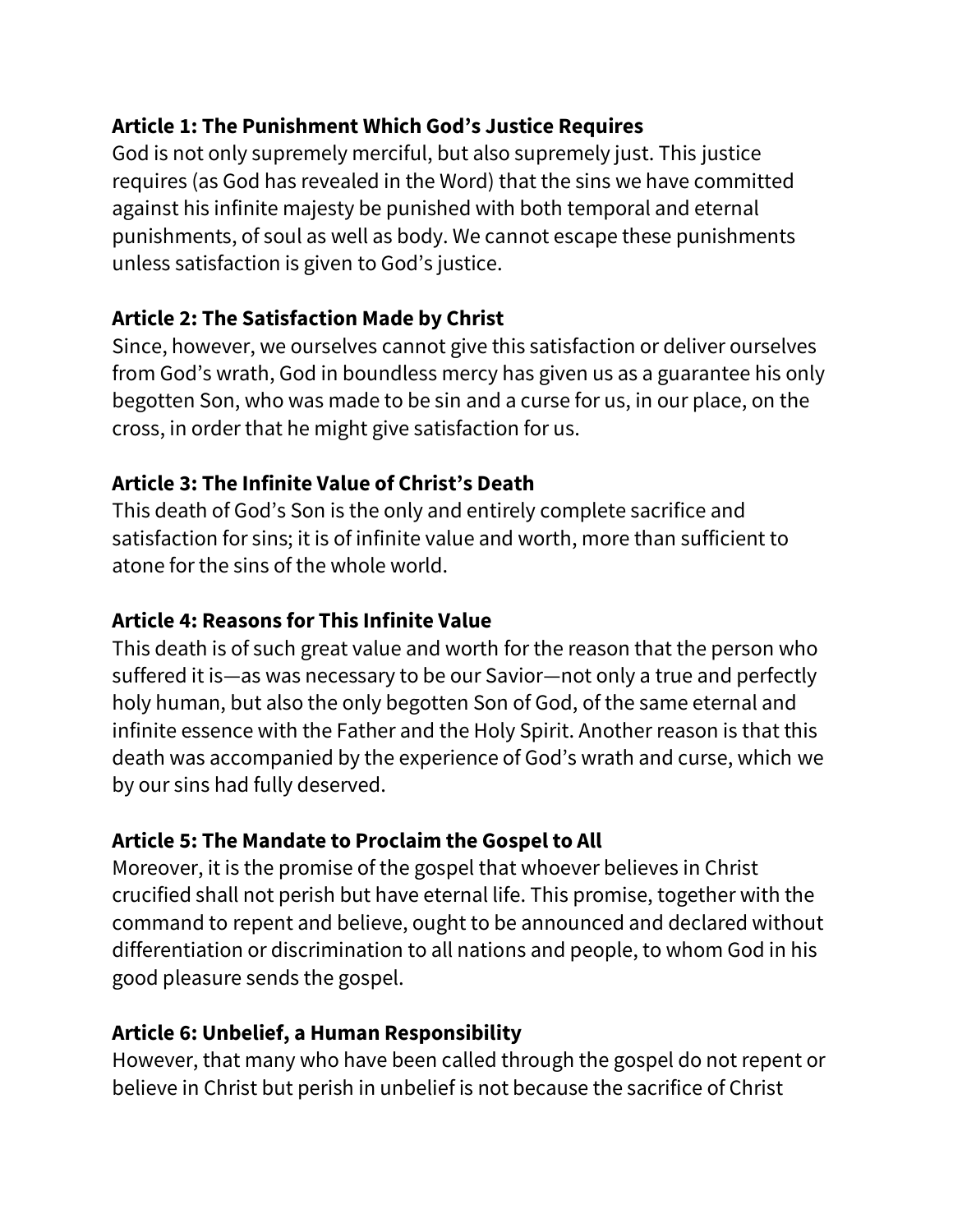offered on the cross is deficient or insufficient, but because they themselves are at fault.

#### **Article 7: Faith God's Gift**

But all who genuinely believe and are delivered and saved by Christ's death from their sins and from destruction receive this favor solely from God's grace which God owes to no one—given to them in Christ from eternity.

## **Article 8: The Saving Effectiveness of Christ's Death**

For it was the entirely free plan and very gracious will and intention of God the Father that the enlivening and saving effectiveness of his Son's costly death should work itself out in all the elect, in order that God might grant justifying faith to them only and thereby lead them without fail to salvation. In other words, it was God's will that Christ through the blood of the cross (by which he confirmed the new covenant) should effectively redeem from every people, tribe, nation, and language all those and only those who were chosen from eternity to salvation and given to him by the Father; that Christ should grant them faith (which, like the Holy Spirit's other saving gifts, he acquired for them by his death). It was also God's will that Christ should cleanse them by his blood from all their sins, both original and actual, whether committed before or after their coming to faith; that he should faithfully preserve them to the very end; and that he should finally present them to himself, a glorious people, without spot or wrinkle.

### **Article 9: The Fulfillment of God's Plan**

This plan, arising out of God's eternal love for the elect, from the beginning of the world to the present time has been powerfully carried out and will also be carried out in the future, the gates of hell seeking vainly to prevail against it. As a result, the elect are gathered into one, all in their own time, and there is always a church of believers founded on Christ's blood, a church which steadfastly loves, persistently worships, and here and in all eternity praises him as her Savior who laid down his life for her on the cross, as a bridegroom for his bride.

## **Rejection of the Errors**

Having set forth the orthodox teaching, the Synod rejects the errors of those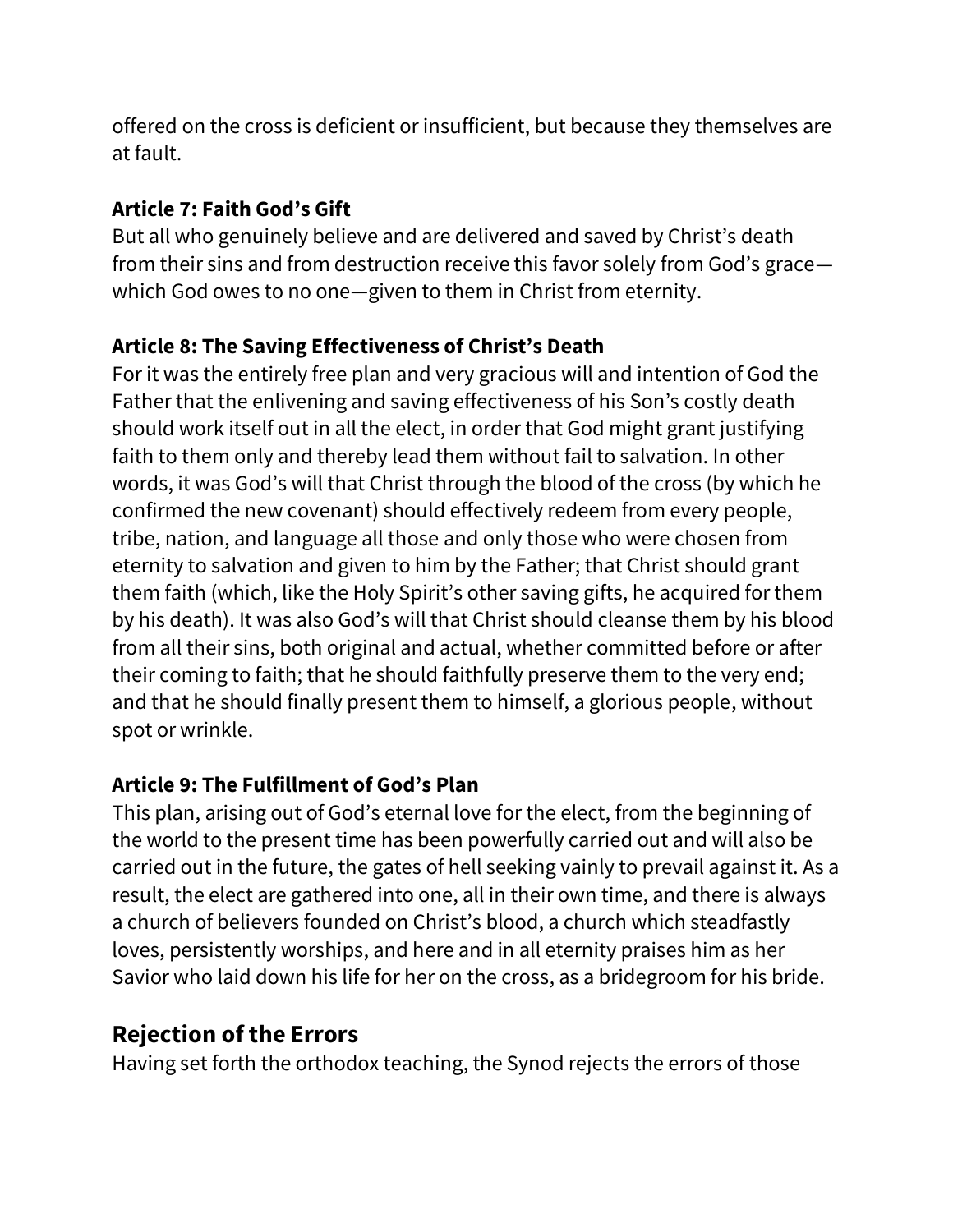**I**

Who teach that God the Father appointed his Son to death on the cross without a fixed and definite plan to save anyone by name, so that the necessity, usefulness, and worth of what Christ's death obtained could have stood intact and altogether perfect, complete and whole, even if the redemption that was obtained had never in actual fact been applied to any individual.

For this assertion is an insult to the wisdom of God the Father and to the merit of Jesus Christ, and it is contrary to Scripture. For the Savior speaks as follows: "I lay down my life for the sheep, and I know them" (John 10:15, 27). And Isaiah the prophet says concerning the Savior: "When he shall make himself an offering for sin, he shall see his offspring, he shall prolong his days, and the will of Jehovah shall prosper in his hand" (Isa. 53:10). Finally, this undermines the article of the creed in which we confess what we be-lieve concerning the Church.

#### **II**

Who teach that the purpose of Christ's death was not to establish in actual fact a new covenant of grace by his blood, but only to acquire for the Father the mere right to enter once more into a covenant with humanity, whether of grace or of works. For this conflicts with Scripture, which teaches that Christ "has become the guarantee and mediator" of a better—that is, a new—covenant (Heb. 7:22; 9:15), "and that a will is in force only when someone has died" (Heb. 9:17).

#### **III**

Who teach that Christ, by the satisfaction which he gave, did not certainly merit for anyone salvation itself and the faith by which this satisfaction of Christ is effectively applied to salvation, but only acquired for the Father the authority or plenary will to relate in a new way with humanity and to impose such new conditions as he chose, and that the satisfying of these conditions depends on human free choice; consequently, that it was possible that either all or none would fulfill them. For they have too low an opinion of the death of Christ, do not at all acknowledge the foremost fruit or benefit which it brings forth, and summon back from hell the Pelagian error.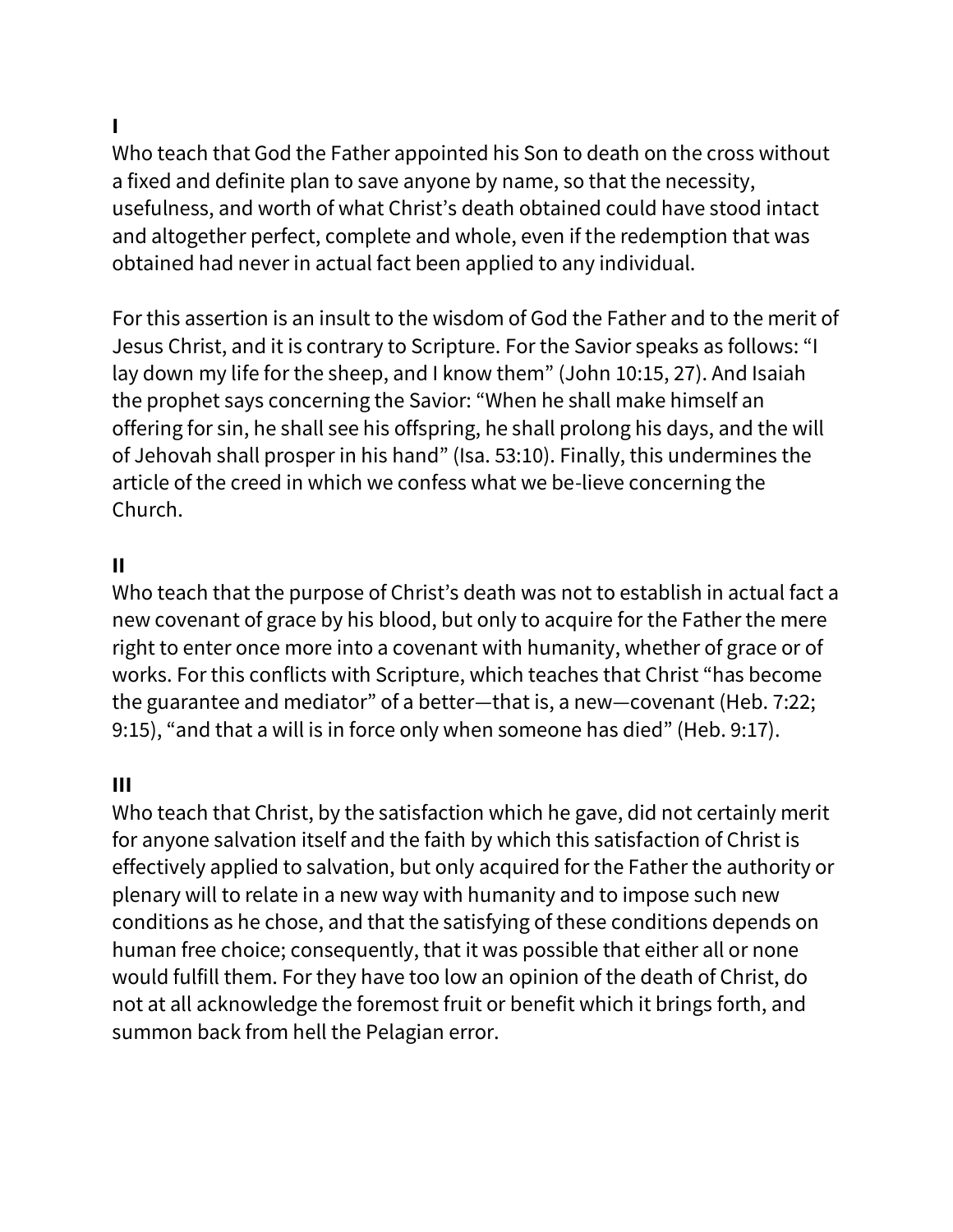#### **IV**

Who teach that what is involved in the new covenant of grace which God the Father made with humanity through the intervening of Christ's death is not that we are justified before God and saved through faith, insofar as it accepts Christ's merit, but rather that God, having withdrawn his demand for perfect obedience to the law, counts faith itself, and the imperfect obedience of faith, as perfect obedience to the law, and graciously looks upon this as worthy of the reward of eternal life.

For they contradict Scripture: "They are justified freely by his grace through the redemption that came by Jesus Christ, whom God presented as a sacrifice of atonement, through faith in his blood" (Rom. 3:24-25). And along with the ungodly Socinus, they introduce a new and foreign justification of humanity before God, against the consensus of the whole church.

#### **V**

Who teach that all people have been received into the state of reconciliation and into the grace of the covenant, so that no one on account of original sin is liable to condemnation, or is to be condemned, but that all are free from the guilt of this sin. For this opinion conflicts with Scripture which asserts that we are by nature children of wrath.

#### **VI**

Who make use of the distinction between obtaining and ¬applying in order to instill in the unwary and inexperienced the opinion that God, as far as he is concerned, wished to bestow equally upon all people the benefits which are gained by Christ's death; but that the distinction by which some rather than others come to share in the forgiveness of sins and eternal life depends on their own free choice (which applies itself to the grace offered indiscriminately) but does not depend on the unique gift of mercy which effectively works in them, so that they, rather than others, apply that grace to themselves.

For, while pretending to set forth this distinction in an acceptable sense, they attempt to give the people the deadly poison of Pelagianism.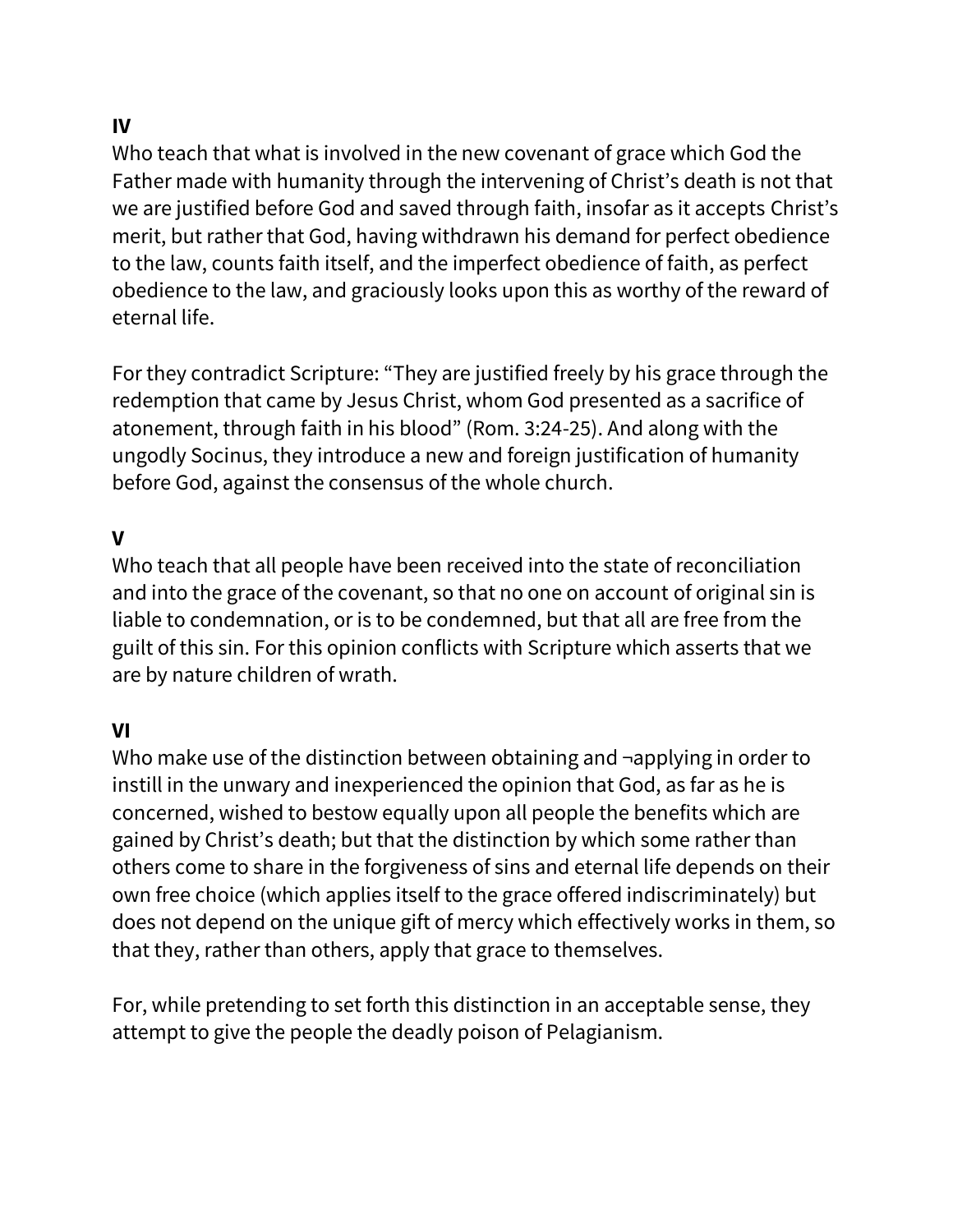#### **VII**

Who teach that Christ neither could die, nor had to die, nor did die for those whom God so dearly loved and chose to eternal life, since such people do not need the death of Christ.

For they contradict the apostle, who says: "Christ loved me and gave himself up for me" (Gal. 2:20), and likewise: "Who will bring any charge against those whom God has chosen? It is God who justifies. Who is he that condemns? It is Christ who died," that is, for them (Rom. 8:33-34). They also contradict the Savior, who asserts: "I lay down my life for the sheep" (John 10:15), and "My command is this: Love one another as I have loved you. Greater love has no one than this, that one lay down his life for one's friends" (John 15:12-13).

# **The Third and Fourth Main Points of Doctrine**

# *HumanCorruption,ConversiontoGod,andtheWayItOccurs*

#### **Article 1: The Effect of the Fall on Human Nature**

Human beings were originally created in the image of God and were furnished in mind with a true and sound knowledge of the Creator and things spiritual, in will and heart with righteousness, and in all emotions with purity; indeed, the whole human being was holy. However, rebelling against God at the devil's instigation and by their own free will, they deprived themselves of these outstanding gifts. Rather, in their place they brought upon themselves blindness, terrible darkness, futility, and distortion of judgment in their minds; perversity, defiance, and hardness in their hearts and wills; and finally impurity in all their emotions.

#### **Article 2: The Spread of Corruption**

Human beings brought forth children of the same nature as themselves after the fall. That is to say, being corrupt they brought forth corrupt children. The corruption spread, by God's just judgment, from Adam and Eve to all their descendants—except for Christ alone—not by way of imitation (as in former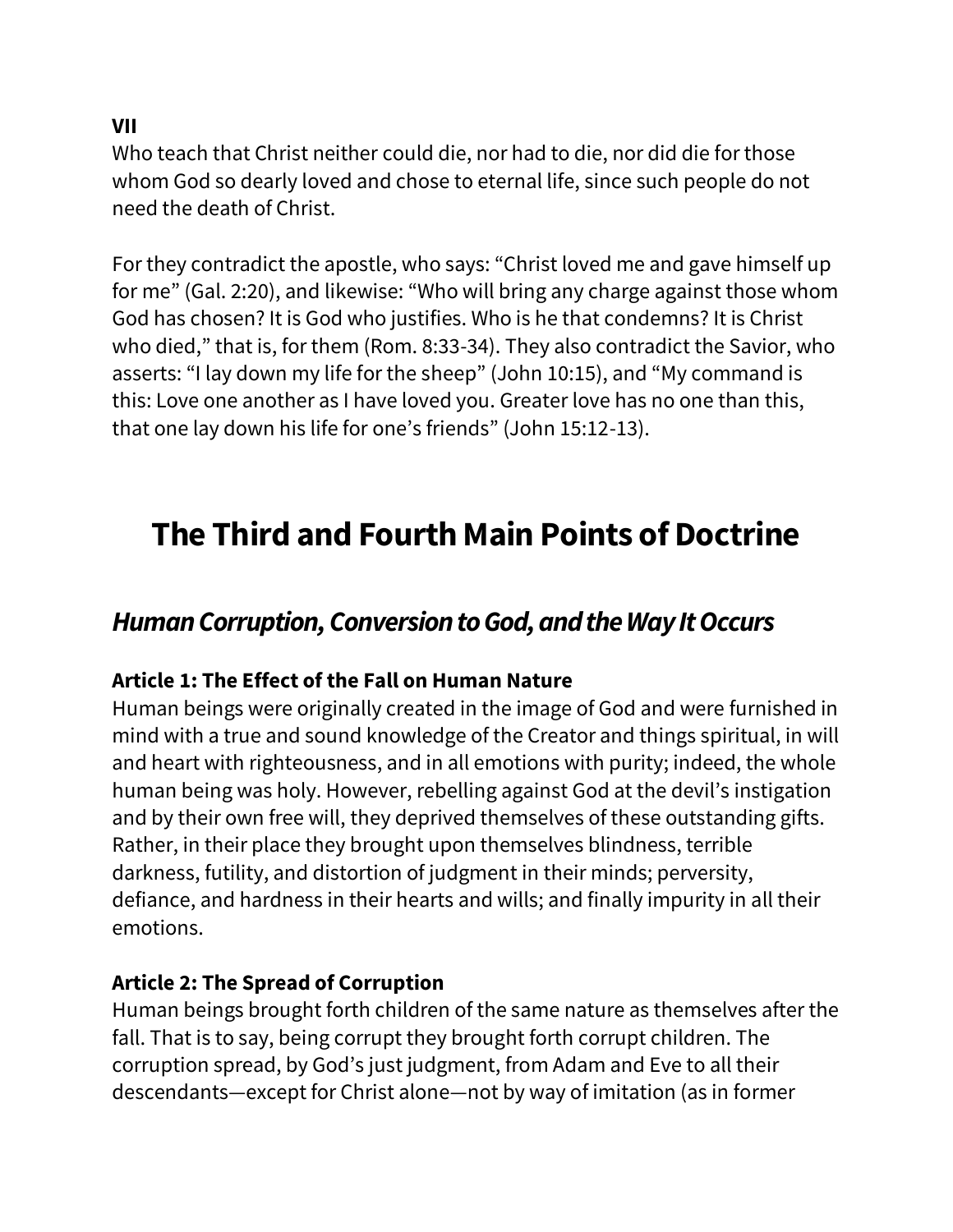times the Pelagians would have it) but by way of the propagation of their perverted nature.

#### **Article 3: Total Inability**

Therefore, all people are conceived in sin and are born children of wrath, unfit for any saving good, inclined to evil, dead in their sins, and slaves to sin. Without the grace of the regenerating Holy Spirit they are neither willing nor able to return to God, to reform their distorted nature, or even to dispose themselves to such reform.

### **Article 4: The Inadequacy of the Light of Nature**

There is, to be sure, a certain light of nature remaining in all people after the fall, by virtue of which they retain some notions about God, natural things, and the difference between what is moral and immoral, and demonstrate a certain eagerness for virtue and for good outward behavior. But this light of nature is far from enabling humans to come to a saving knowledge of God and conversion to him—so far, in fact, that they do not use it rightly even in matters of nature and society. Instead, in various ways they completely distort this light, whatever its precise character, and suppress it in unrighteousness. In doing so all people render themselves without excuse before God.

### **Article 5: The Inadequacy of the Law**

In this respect, what is true of the light of nature is true also of the Ten Commandments given by God through Moses specifically to the Jews. For humans cannot obtain saving grace through the Decalogue, because, although it does expose the magnitude of their sin and increasingly convict them of their guilt, yet it does not offer a remedy or enable them to escape from human misery, and, indeed, weakened as it is by the flesh, leaves the offender under the curse.

### **Article 6: The Saving Power of the Gospel**

What, therefore, neither the light of nature nor the law can do, God accomplishes by the power of the Holy Spirit, through the Word or the ministry of reconciliation. This is the gospel about the Messiah, through which it has pleased God to save believers, in both the Old and the New Testaments.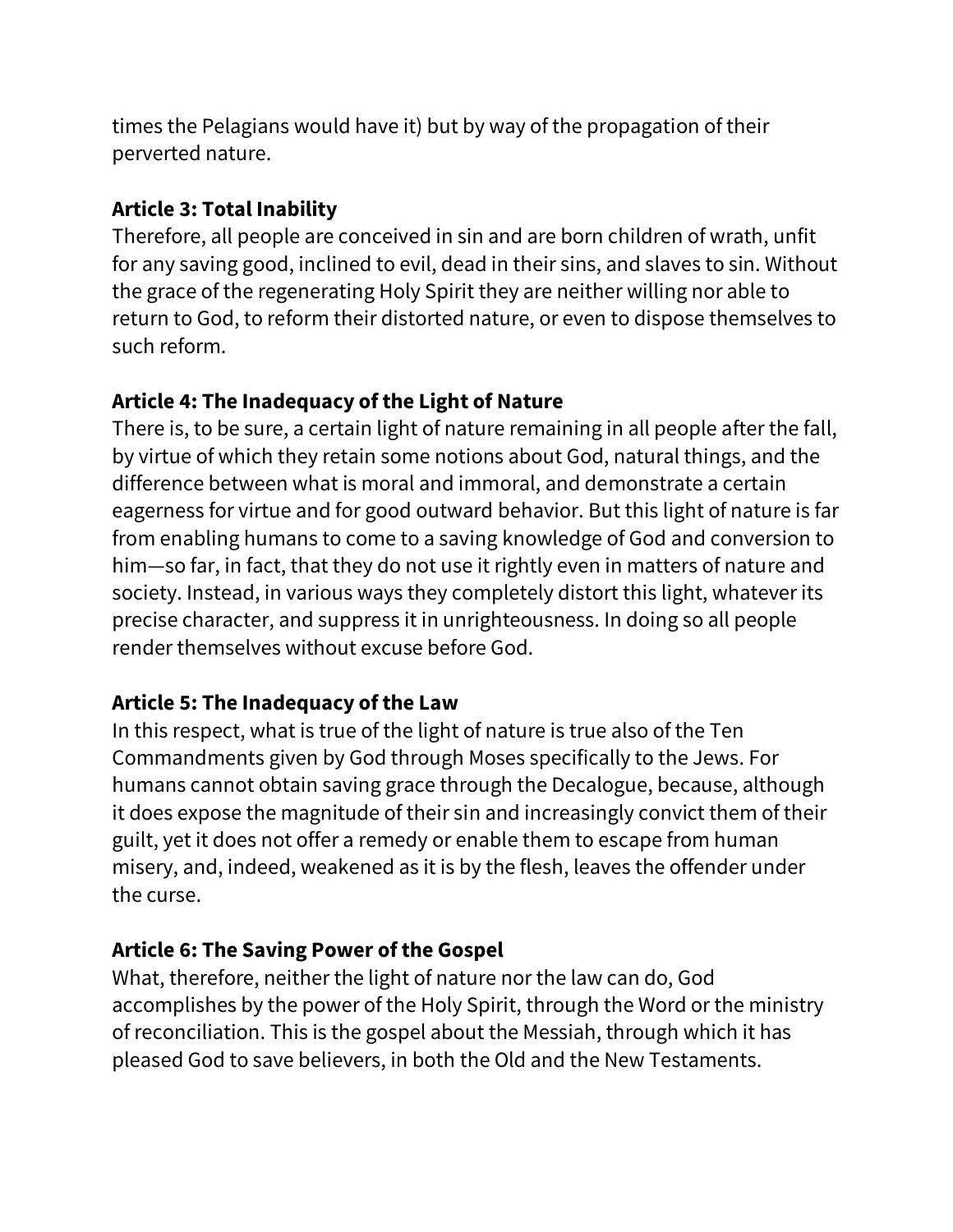#### **Article 7: God's Freedom in Revealing the Gospel**

In the Old Testament, God revealed this secret of his will to a small number; in the New Testament (now without any distinction between peoples) God discloses it to a large number. The reason for this difference must not be ascribed to the greater worth of one nation over another, or to a better use of the light of nature, but to the free good pleasure and undeserved love of God. Therefore, those who receive so much grace, beyond and in spite of all they deserve, ought to acknowledge it with humble and thankful hearts. On the other hand, with the apostle they ought to adore (but certainly not inquisitively search into) the severity and justice of God's judgments on the others, who do not receive this grace.

### **Article 8: The Earnest Call of the Gospel**

Nevertheless, all who are called through the gospel are called earnestly. For urgently and most genuinely God makes known in the Word what is pleasing to him: that those who are called should come to God. God also earnestly promises rest for their souls and eternal life to all who do come and believe.

#### **Article 9: Human Responsibility for Rejecting the Gospel**

The fact that many who are called through the ministry of the gospel do not come and are not brought to conversion must not be blamed on the gospel, nor on Christ, who is offered through the gospel, nor on God, who calls them through the gospel and even bestows various gifts on them, but on the people themselves who are called. Some in self-assurance do not even entertain the Word of life; others do entertain it but do not take it to heart, and for that reason, after the fleeting joy of a temporary faith, they relapse; others choke the seed of the Word with the thorns of life's cares and with the pleasures of the world and bring forth no fruits. This our Savior teaches in the parable of the sower (Matt. 13).

#### **Article 10: Conversion as the Work of God**

The fact that others who are called through the ministry of the gospel do come and are brought to conversion must not be credited to human effort, as though one distinguishes oneself by free choice from others who are furnished with equal or sufficient grace for faith and conversion (as the proud heresy of Pelagius maintains). No, it must be credited to God: just as from eternity God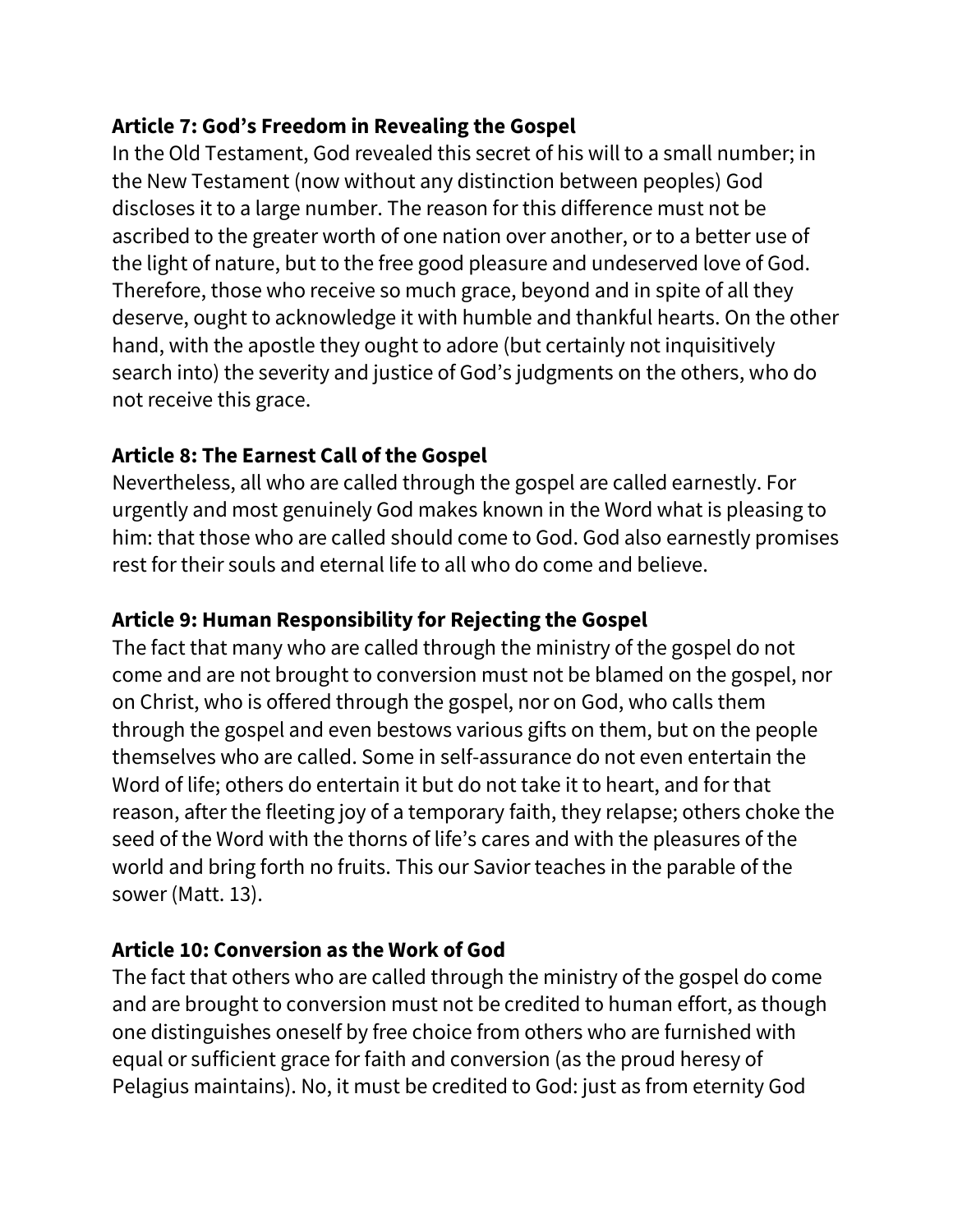chose his own in Christ, so within time God effectively calls them, grants them faith and repentance, and, having rescued them from the dominion of darkness, brings them into the kingdom of his Son, in order that they may declare the wonderful deeds of the One who called them out of darkness into this marvelous light, and may boast not in themselves, but in the Lord, as apostolic words frequently testify in Scripture.

### **Article 11: The Holy Spirit's Work in Conversion**

Moreover, when God carries out this good pleasure in the elect, or works true conversion in them, God not only sees to it that the gospel is proclaimed to them outwardly, and enlightens their minds powerfully by the Holy Spirit so that they may rightly understand and discern the things of the Spirit of God, but, by the effective operation of the same regenerating Spirit, God also penetrates into the inmost being, opens the closed heart, softens the hard heart, and circumcises the heart that is uncircumcised. God infuses new qualities into the will, making the dead will alive, the evil one good, the unwilling one willing, and the stubborn one compliant. God activates and strengthens the will so that, like a good tree, it may be enabled to produce the fruits of good deeds.

### **Article 12: Regeneration a Supernatural Work**

And this is the regeneration, the new creation, the raising from the dead, and the making alive so clearly proclaimed in the Scriptures, which God works in us without our help. But this certainly does not happen only by outward teaching, by moral persuasion, or by such a way of working that, after God's work is done, it remains in human power whether or not to be reborn or converted. Rather, it is an entirely supernatural work, one that is at the same time most powerful and most pleasing, a marvelous, hidden, and inexpressible work, which is not less than or inferior in power to that of creation or of raising the dead, as Scripture (inspired by the author of this work) teaches. As a result, all those in whose hearts God works in this marvelous way are certainly, unfailingly, and effectively reborn and do actually believe. And then the will, now renewed, is not only activated and motivated by God, but in being activated by God is also itself active. For this reason, people themselves, by that grace which they have received, are also rightly said to believe and to repent.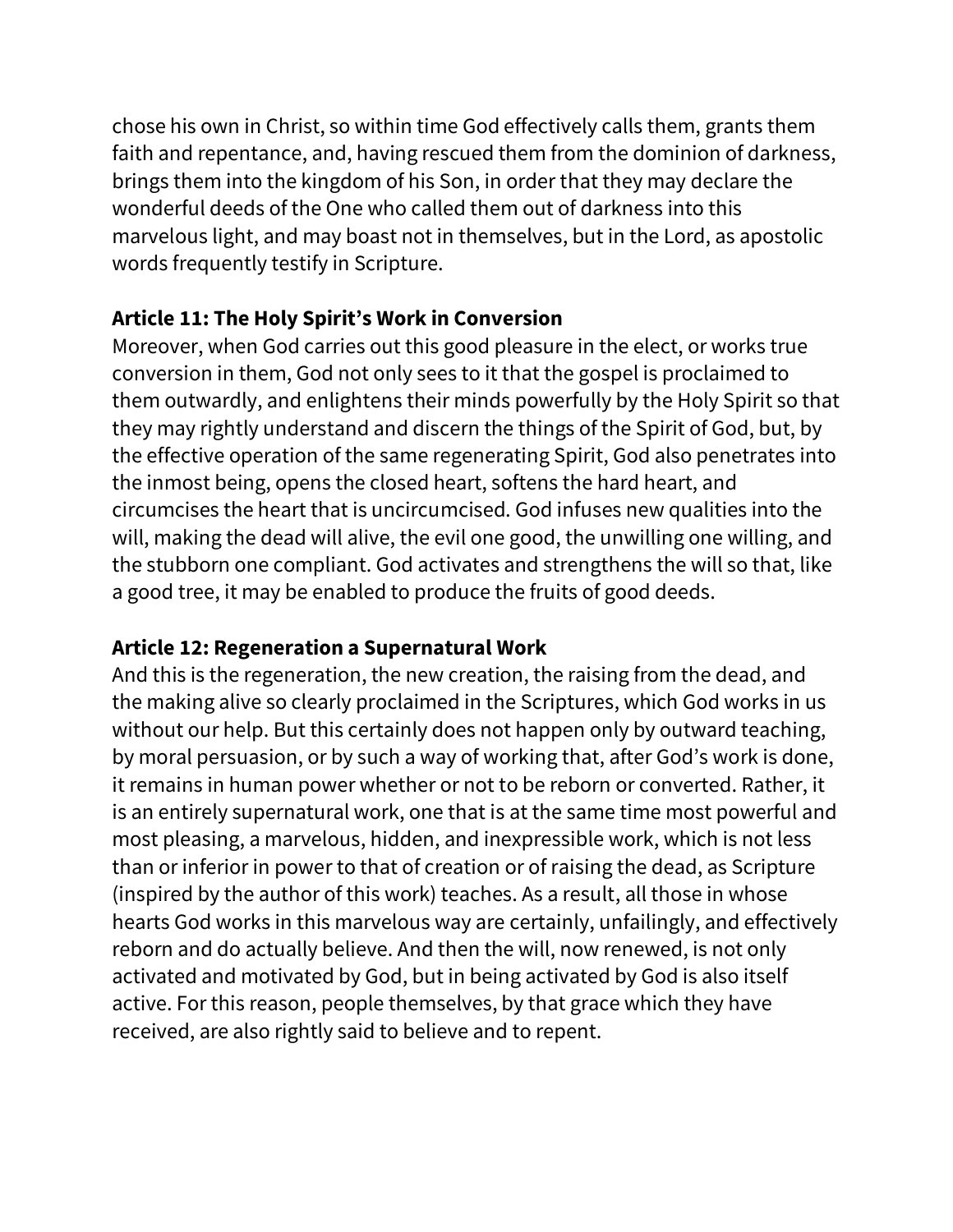#### **Article 13: The Incomprehensible Way of Regeneration**

In this life believers cannot fully understand the way this work occurs; meanwhile, they rest content with knowing and experiencing that, by this grace of God, they do believe with the heart and love their Savior.

#### **Article 14: The Way God Gives Faith**

In this way, therefore, faith is a gift of God, not in the sense that it is offered by God for people to choose, but that it is in actual fact bestowed on them, breathed and infused into them. Nor is it a gift in the sense that God bestows only the potential to believe, but then awaits assent—the act of believing—by human choice; rather, it is a gift in the sense that God who works both willing and acting and, indeed, works all things in all people and produces in them both the will to believe and the belief itself.

#### **Article 15: Responses to God's Grace**

God does not owe this grace to anyone. For what could God owe to those who have nothing to give that can be paid back? Indeed, what could God owe to those who have nothing of their own to give but sin and falsehood? Therefore those who receive this grace owe and give eternal thanks to God alone; those who do not receive it either do not care at all about these spiritual things and are satisfied with themselves in their condition, or else in self-assurance foolishly boast about having something which they lack. Furthermore, following the example of the apostles, we are to think and to speak in the most favorable way about those who outwardly profess their faith and better their lives, for the inner chambers of the heart are unknown to us. But for others who have not yet been called, we are to pray to the God who calls things that do not exist as though they did. In no way, however, are we to pride ourselves as better than they, as though we had distinguished ourselves from them.

### **Article 16: Regeneration's Effect**

However, just as by the fall humans did not cease to be human, endowed with intellect and will, and just as sin, which has spread through the whole human race, did not abolish the nature of the human race but distorted and spiritually killed it, so also this divine grace of regeneration does not act in people as if they were blocks and stones; nor does it abolish the will and its properties or coerce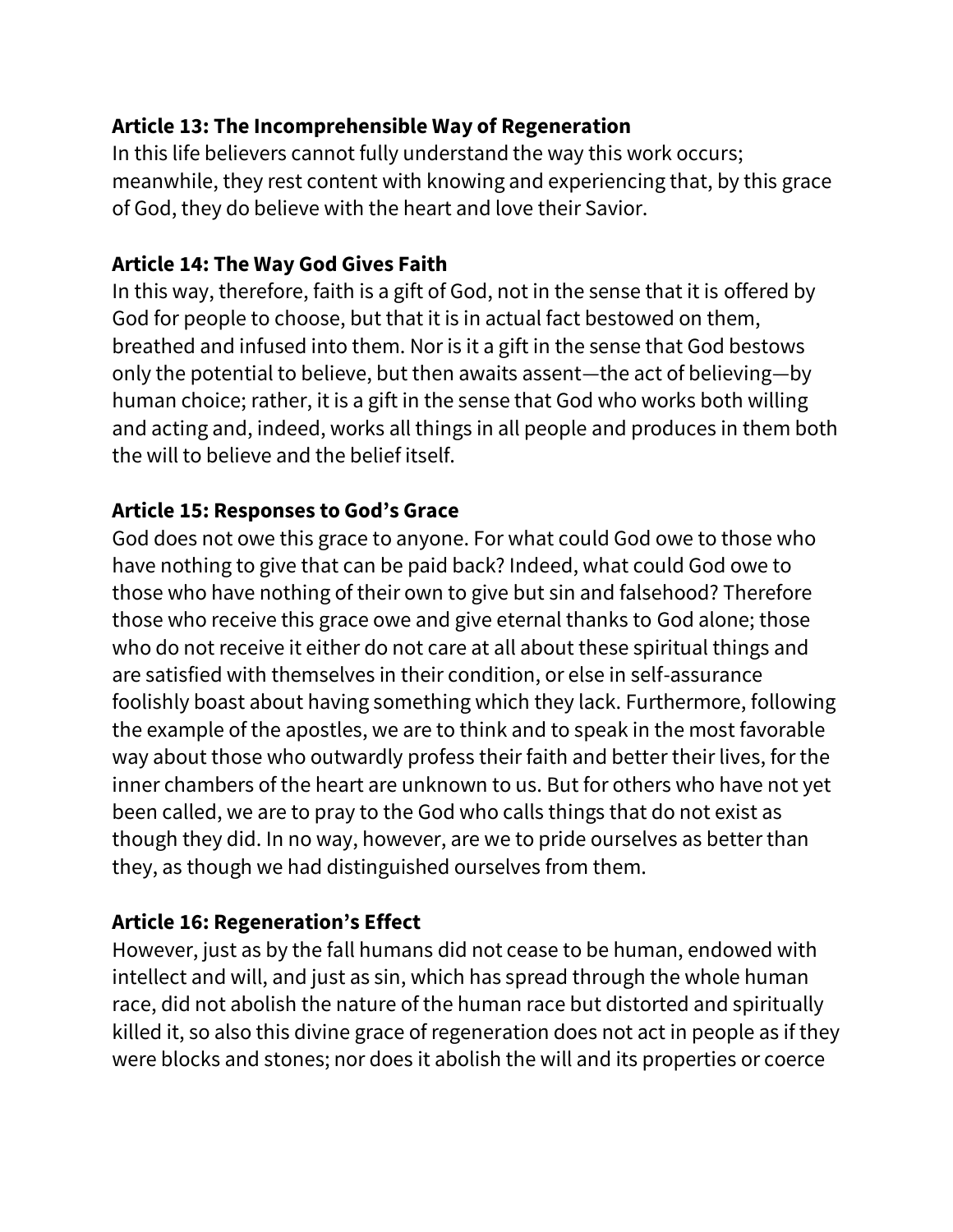a reluctant will by force, but spiritually revives, heals, reforms, and—in a manner at once pleasing and powerful—bends it back.

As a result, a ready and sincere obedience of the Spirit now begins to prevail where before the rebellion and resistance of the flesh were completely dominant. In this the true and spiritual restoration and freedom of our will consists. Thus, if the marvelous Maker of every good thing were not dealing with us, we would have no hope of getting up from our fall by our own free choice, by which we plunged ourselves into ruin when still standing upright.

### **Article 17: God's Use of Means in Regeneration**

Just as the almighty work by which God brings forth and sustains our natural life does not rule out but requires the use of means, by which God, according to his infinite wisdom and goodness, has wished to exercise that divine power, so also the aforementioned supernatural work by which God regenerates us in no way rules out or cancels the use of the gospel, which God in great wisdom has appointed to be the seed of regeneration and the food of the soul. For this reason, the apostles and the teachers who followed them taught the people in a godly manner about this grace of God, to give God the glory and to humble all pride, and yet did not neglect meanwhile to keep the people, by means of the holy admonitions of the gospel, under the administration of the Word, the sacraments, and discipline. So even today it is out of the question that the teachers or those taught in the church should presume to test God by separating what God in his good pleasure has wished to be closely joined together. For grace is bestowed through admonitions, and the more readily we perform our duty, the more lustrous the benefit of God working in us usually is, and the better that work advances. To God alone, both for the means and for their saving fruit and effectiveness, all glory is owed forever. Amen.

## **Rejection of the Errors**

Having set forth the orthodox teaching, the Synod rejects the errors of those

#### **I**

Who teach that, properly speaking, it cannot be said that original sin in itself is enough to condemn the whole human race or to warrant temporal and eternal punishments.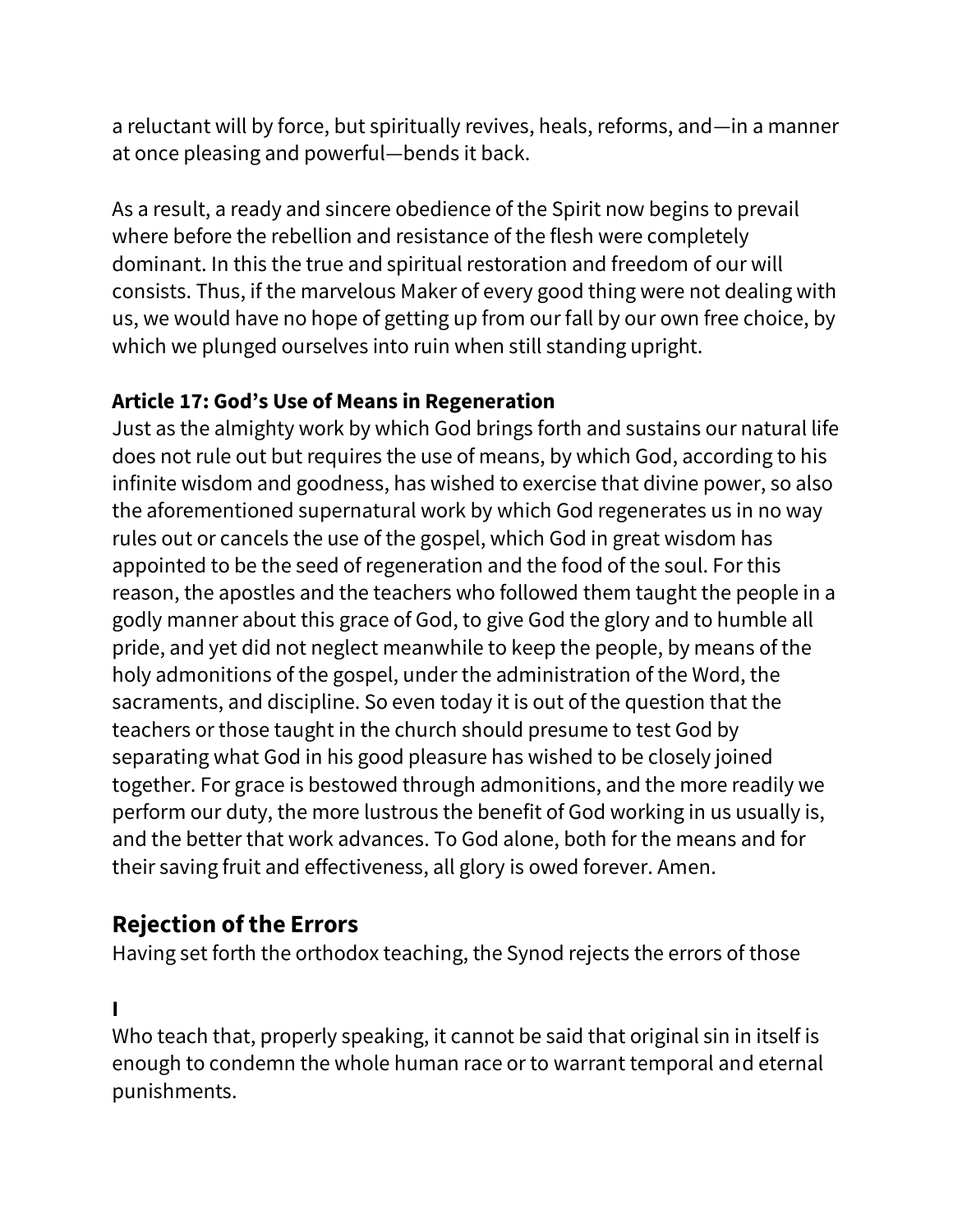For they contradict the apostle when he says: "Sin entered the world through one man, and death through sin, and in this way death passed on to all people because all sinned" (Rom. 5:12); also: "The guilt followed one sin and brought condemnation" (Rom. 5:16); likewise: "The wages of sin is death" (Rom. 6:23).

## **II**

Who teach that the spiritual gifts or the good dispositions and virtues such as goodness, holiness, and righteousness could not have resided in the human will at creation, and therefore could not have been separated from the will at the fall. For this conflicts with the apostle's description of the image of God in Ephesians 4:24, where he portrays the image in terms of righteousness and holiness, which definitely reside in the will.

#### **III**

Who teach that in spiritual death the spiritual gifts have not been separated from human will, since the will in itself has never been corrupted but only hindered by the darkness of the mind and the unruliness of the emotions, and since the will is able to exercise its innate free capacity once these hindrances are removed, which is to say, it is able of itself to will or choose whatever good is set before it—or else not to will or choose it.

This is a novel idea and an error and has the effect of elevating the power of free choice, contrary to the words of Jeremiah the prophet: "The heart itself is deceitful above all things and wicked" (Jer. 17:9); and of the words of the apostle: "All of us also lived among them" (the children of disobedience) "at one time in the passions of our flesh, following the will of our flesh and thoughts" (Eph. 2:3).

#### **IV**

Who teach that unregenerate humanity is not strictly or totally dead in sin or deprived of all capacity for spiritual good but is able to hunger and thirst for righteousness or life and to offer the sacrifice of a broken and contrite spirit which is pleasing to God.

For these views are opposed to the plain testimonies of Scripture: "You were dead in your transgressions and sins" (Eph. 2:1, 5); "The imagination of the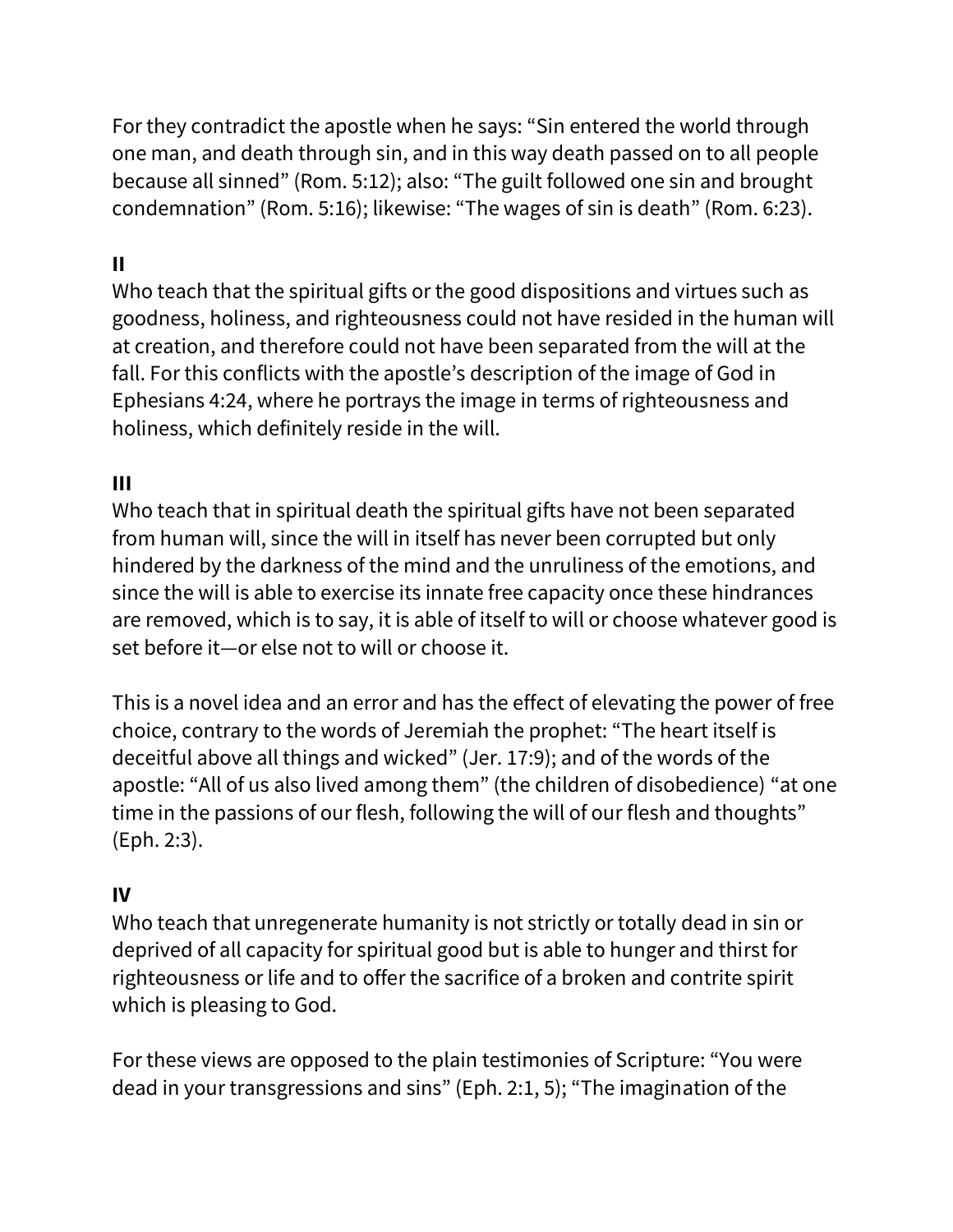thoughts of the human heart is only evil all the time" (Gen. 6:5; 8:21). Besides, to hunger and thirst for deliverance from misery and for life, and to offer God the sacrifice of a broken spirit is characteristic only of the regenerate and of those called blessed (Ps. 51:17; Matt. 5:6).

## **V**

Who teach that corrupt and natural humanity can make such good use of common grace (by which they mean the light of nature) or of the gifts remaining after the fall that they are able thereby gradually to obtain a greater grace evangelical or saving grace—as well as salvation itself; and that in this way God, for his part, shows himself ready to reveal Christ to all people, since God provides to all, to a sufficient extent and in an effective manner, the means necessary for the revealing of Christ, for faith, and for repentance.

For Scripture, not to mention the experience of all ages, testifies that this is false: "He makes known his words to Jacob, his statutes and his laws to Israel; he has done this for no other nation, and they do not know his laws" (Ps. 147:19- 20); "In the past God let all nations go their own way" (Acts 14:16); "They" (Paul and his companions) "were kept by the Holy Spirit from speaking God's word in Asia"; and "When they had come to Mysia, they tried to go to Bithynia, but the Spirit would not allow them to" (Acts 16:6-7).

#### **VI**

Who teach that in the true conversion of men and women new qualities, dispositions, or gifts cannot be infused or poured into their will by God, and indeed that the faith [or believing] by which we first come to conversion and from which we receive the name "believers" is not a quality or gift infused by God, but only a human act, and that it cannot be called a gift except in respect to the power of attaining faith.

For these views contradict the Holy Scriptures, which testify that God does infuse or pour into our hearts the new qualities of faith, obedience, and the experiencing of his love: "I will put my law in their minds, and write it on their hearts" (Jer. 31:33); "I will pour water on the thirsty land, and streams on the dry ground; I will pour out my Spirit on your offspring" (Isa. 44:3); "The love of God has been poured out in our hearts by the Holy Spirit, who has been given to us"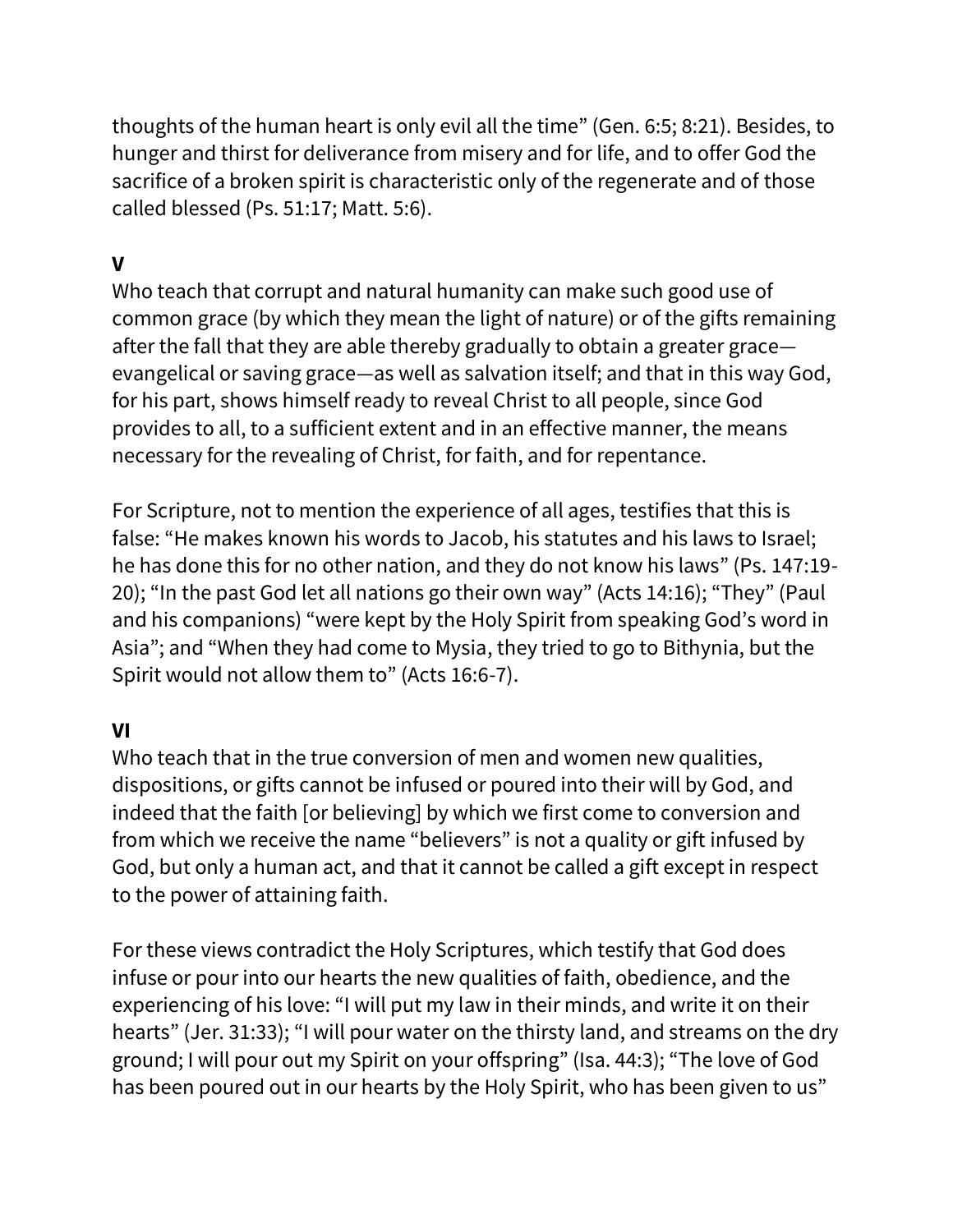(Rom. 5:5). They also conflict with the continuous practice of the Church, which prays with the prophet: "Convert me, Lord, and I shall be converted" (Jer. 31:18).

## **VII**

Who teach that the grace by which we are converted to God is nothing but a gentle persuasion, or (as others explain it) that the way of God's acting in conversion that is most noble and suited to human nature is that which happens by persuasion, and that nothing prevents this grace of moral persuasion even by itself from making the natural person spiritual; indeed, that God does not produce the assent of the will except in this manner of moral persuasion, and that the effectiveness of God's work by which it surpasses the work of Satan consists in the fact that God promises eternal benefits while Satan promises temporal ones.

For this teaching is entirely Pelagian and contrary to the whole of Scripture, which recognizes besides this persuasion also another, far more effective and divine way in which the Holy Spirit acts in human conversion. As Ezekiel 36:26 puts it: "I will give you a new heart and put a new spirit in you; and I will remove your heart of stone and give you a heart of flesh…"

#### **VIII**

Who teach that God in regenerating people does not bring to bear that power of his omnipotence whereby God may powerfully and unfailingly bend the human will to faith and conversion, but that even when God has accomplished all the works of grace which he uses for their conversion, they nevertheless can, and in actual fact often do, so resist God and the Spirit in their intent and will to regenerate them, that they completely thwart their own rebirth; and, indeed, that it remains in their own power whether or not to be reborn.

For this does away with all effective functioning of God's grace in our conversion and subjects the activity of Almighty God to human will; it is contrary to the apostles, who teach that "we believe by virtue of the effective working of God's mighty strength" (Eph. 1:19), and that "God fulfills the undeserved good will of his kindness and the work of faith in us with power" (2 Thess. 1:11), and likewise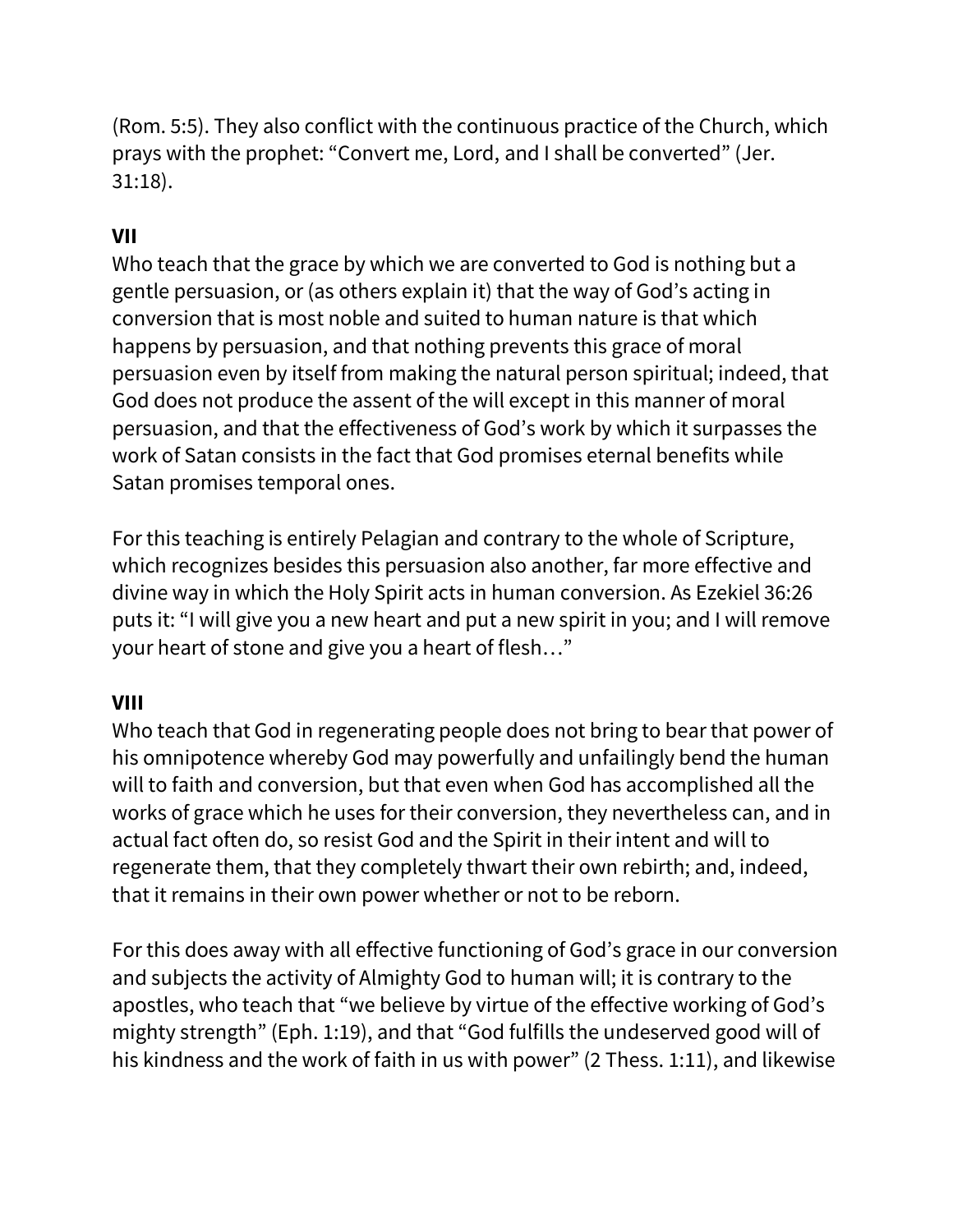that "his divine power has given us everything we need for life and godliness" (2 Pet. 1:3).

## **IX**

Who teach that grace and free choice are concurrent partial causes which cooperate to initiate conversion, and that grace does not precede—in the order of causality—the effective influence of the will; that is to say, that God does not effectively help the human will to come to conversion before that will itself motivates and determines itself.

For the early church already condemned this doctrine long ago in the Pelagians, on the basis of the words of the apostle: "It does not depend on human willing or running but on God's mercy" (Rom. 9:16); also: "Who makes you different from anyone else?" and "What do you have that you did not receive?" (1 Cor. 4:7); likewise: "It is God who works in you to will and act according to his good pleasure" (Phil. 2:13).

# **The Fifth Main Point of Doctrine**

## *The Perseverance of the Saints*

#### **Article 1: The Regenerate Not Entirely Free from Sin**

Those people whom God according to his purpose calls into fellowship with his Son Jesus Christ our Lord and regenerates by the Holy Spirit, God also sets free from the dominion and slavery of sin, though not entirely from the flesh and from the body of sin as long as they are in this life.

#### **Article 2: The Believer's Reaction to Sins of Weakness**

Hence daily sins of weakness arise, and blemishes cling to even the best works of saints, giving them continual cause to humble themselves before God, to flee for refuge to Christ crucified, to put the flesh to death more and more by the Spirit of supplication and by holy exercises of godliness, and to strain toward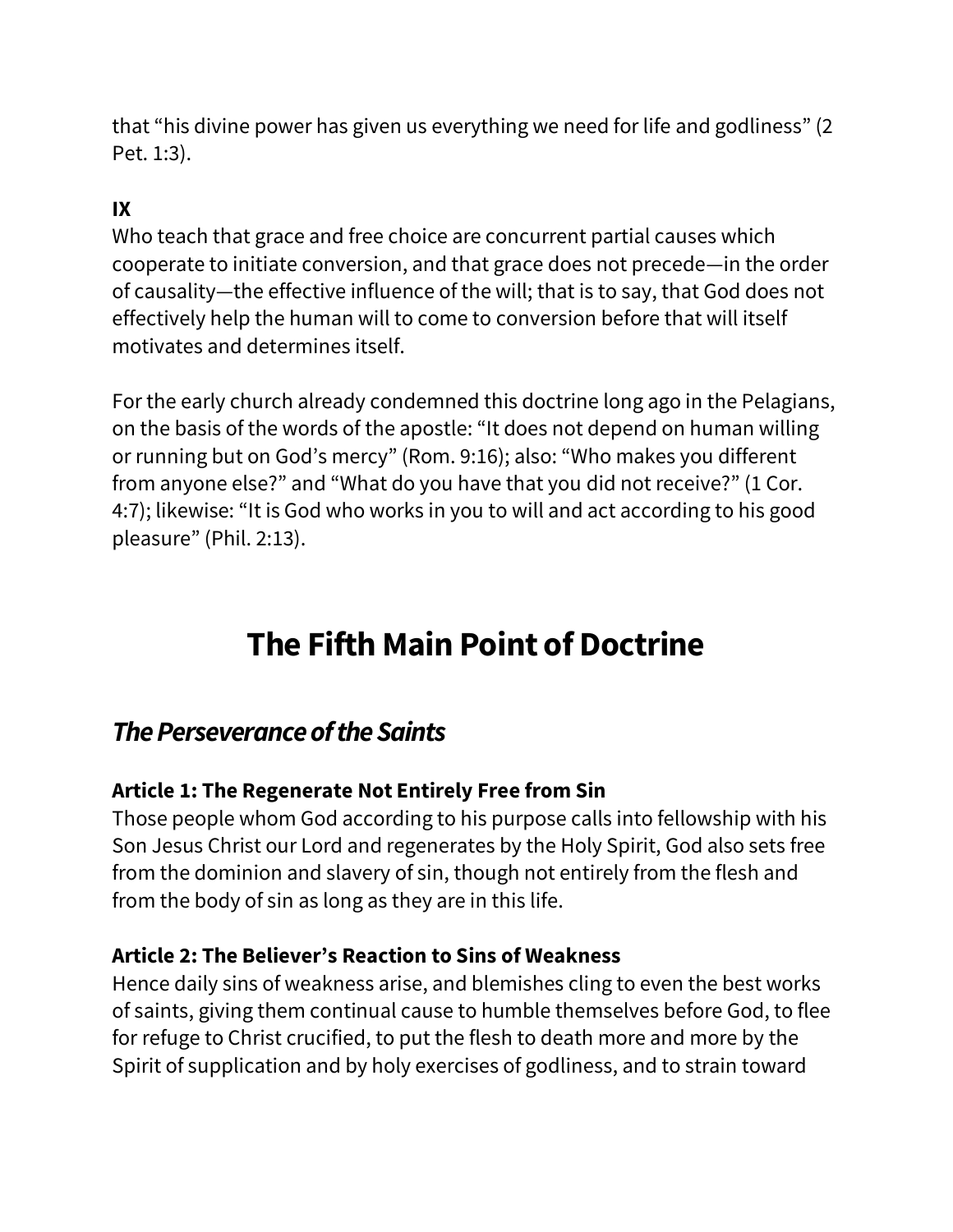the goal of perfection, until they are freed from this body of death and reign with the Lamb of God in heaven.

#### **Article 3: God's Preservation of the Converted**

Because of these remnants of sin dwelling in them and also because of the temptations of the world and Satan, those who have been converted could not remain standing in this grace if left to their own resources. But God is faithful, mercifully strengthening them in the grace once conferred on them and powerfully preserving them in it to the end.

### **Article 4: The Danger of True Believers' Falling into Serious Sins**

The power of God strengthening and preserving true believers in grace is more than a match for the flesh. Yet those converted are not always so activated and motivated by God that in certain specific actions they cannot by their own fault depart from the leading of grace, be led astray by the desires of the flesh, and give in to them. For this reason they must constantly watch and pray that they may not be led into temptations. When they fail to do this, not only can they be carried away by the flesh, the world, and Satan into sins, even serious and outrageous ones, but also by God's just permission they sometimes are so carried away—witness the sad cases, described in Scripture, of David, Peter, and other saints falling into sins.

### **Article 5: The Effects of Such Serious Sins**

By such monstrous sins, however, they greatly offend God, deserve the sentence of death, grieve the Holy Spirit, suspend the exercise of faith, severely wound the conscience, and sometimes lose the awareness of grace for a time—until, after they have returned to the right way by genuine repentance, God's fatherly face again shines upon them.

### **Article 6: God's Saving Intervention**

For God, who is rich in mercy, according to the unchangeable purpose of election does not take the Holy Spirit from his own completely, even when they fall grievously. Neither does God let them fall down so far that they forfeit the grace of adoption and the state of justification, or commit the sin which leads to death (the sin against the Holy Spirit), and plunge themselves, entirely forsaken by God, into eternal ruin.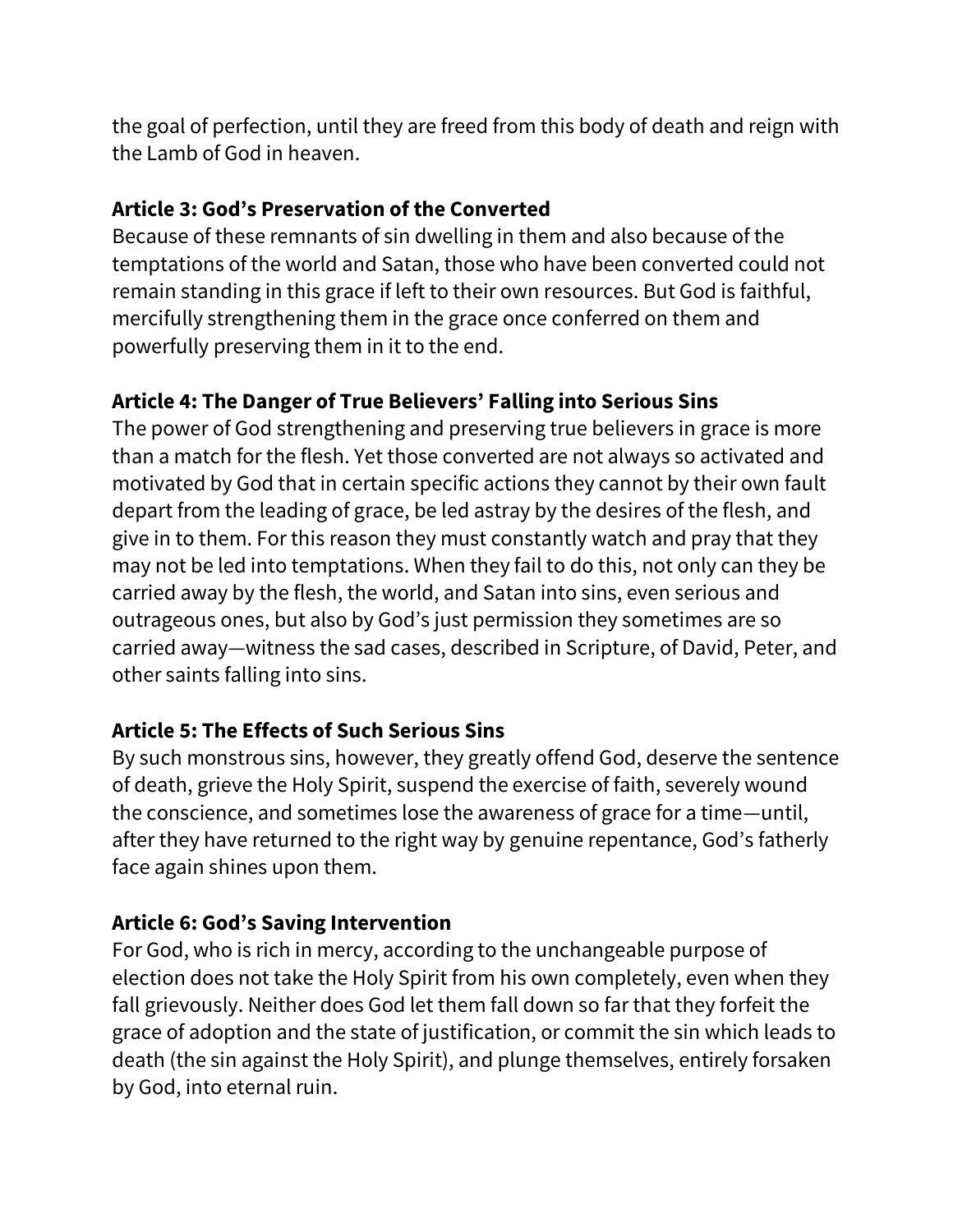#### **Article 7: Renewal to Repentance**

For, in the first place, God preserves in those saints when they fall the imperishable seed from which they have been born again, lest it perish or be dislodged. Secondly, by his Word and Spirit God certainly and effectively renews them to repentance so that they have a heartfelt and godly sorrow for the sins they have committed; seek and obtain, through faith and with a contrite heart, forgiveness in the blood of the Mediator; experience again the grace of a reconciled God; through faith adore God's mercies; and from then on more eagerly work out their own salvation with fear and trembling.

#### **Article 8: The Certainty of This Preservation**

So it is not by their own merits or strength but by God's undeserved mercy that they neither forfeit faith and grace totally nor remain in their downfalls to the end and are lost. With respect to themselves this not only easily could happen, but also undoubtedly would happen; but with respect to God it cannot possibly happen. God's plan cannot be changed; God's promise cannot fail; the calling according to God's purpose cannot be revoked; the merit of Christ as well as his interceding and preserving cannot be nullified; and the sealing of the Holy Spirit can neither be invalidated nor wiped out.

#### **Article 9: The Assurance of This Preservation**

Concerning this preservation of those chosen to salvation and concerning the perseverance of true believers in faith, believers themselves can and do become assured in accordance with the measure of their faith. By this faith they firmly believe that they are and always will remain true and living members of the church, and that they have the forgiveness of sins and eternal life.

### **Article 10: The Ground of This Assurance**

Accordingly, this assurance does not derive from some private revelation beyond or outside the Word, but from faith in the promises of God which are very plentifully revealed in the Word for our comfort, from the testimony of "the Holy Spirit testifying with our spirit that we are God's children and heirs" (Rom. 8:16-17), and finally from a serious and holy pursuit of a clear conscience and of good works. If God's chosen ones in this world did not have this well-founded comfort that the victory will be theirs and this reliable guarantee of eternal glory, they would be of all people most miserable.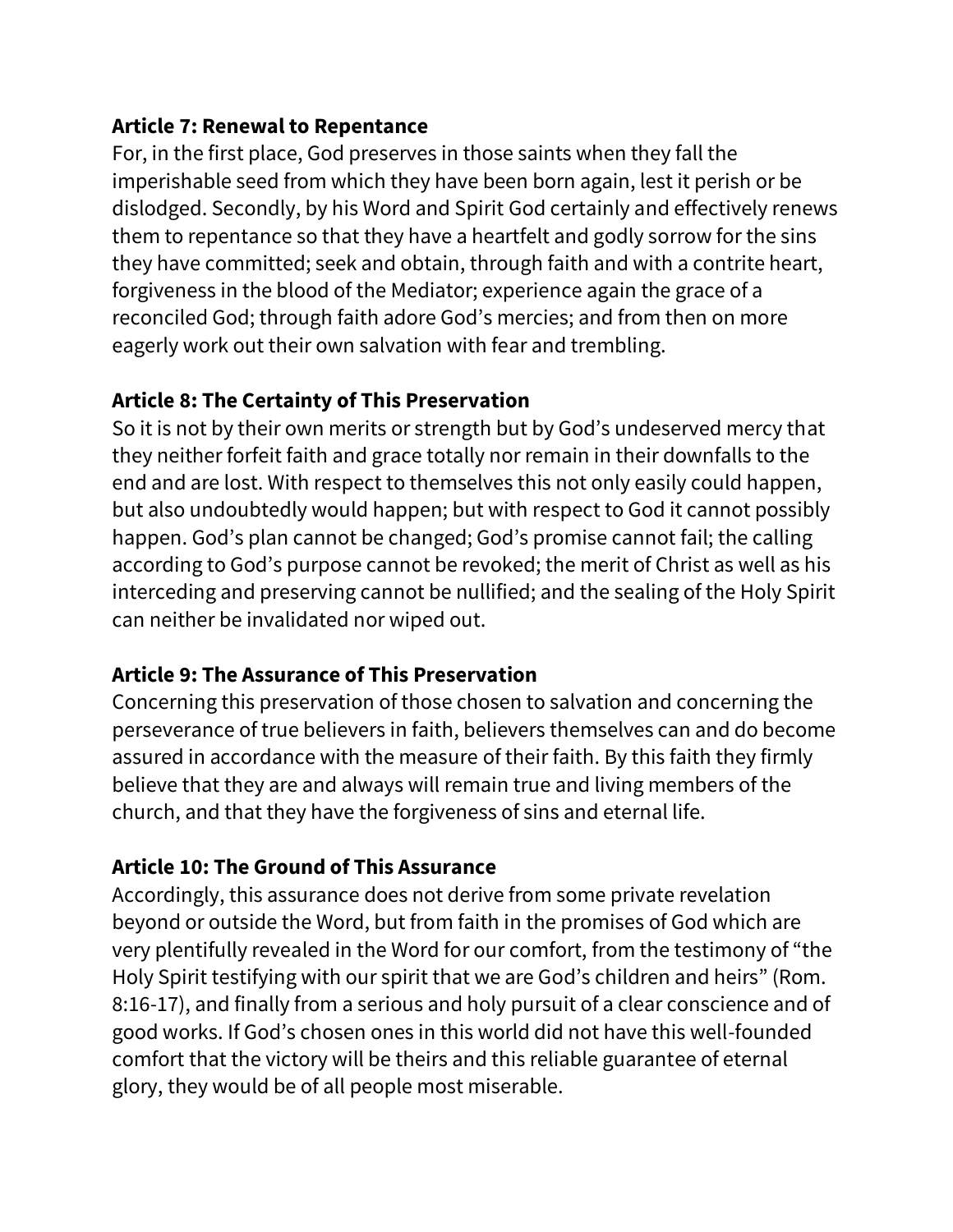#### **Article 11: Doubts Concerning This Assurance**

Meanwhile, Scripture testifies that believers have to contend in this life with various doubts of the flesh, and that under severe temptation they do not always experience this full assurance of faith and certainty of perseverance. But God, the Father of all comfort, "does not let them be tempted beyond what they can bear, but with the temptation he also provides a way out" (1 Cor. 10:13), and by the Holy Spirit revives in them the assurance of their perseverance.

#### **Article 12: This Assurance as an Incentive to Godliness**

This assurance of perseverance, however, so far from making true believers proud and carnally self-assured, is rather the true root of humility, of childlike respect, of genuine godliness, of endurance in every conflict, of fervent prayers, of steadfastness in crossbearing and in confessing the truth, and of wellfounded joy in God. Reflecting on this benefit provides an incentive to a serious and continual practice of thanksgiving and good works, as is evident from the testimonies of Scripture and the examples of the saints.

#### **Article 13: Assurance No Inducement to Carelessness**

Neither does the renewed confidence of perseverance produce immorality or lack of concern for godliness in those put back on their feet after a fall, but it produces a much greater concern to observe carefully the ways which the Lord prepared in advance. They observe these ways in order that by walking in them they may maintain the assurance of their perseverance, lest, by their abuse of God's fatherly goodness, the face of the gracious God (for the godly, looking upon that face is sweeter than life, but its withdrawal is more bitter than death) turn away from them again, with the result that they fall into greater anguish of spirit.

#### **Article 14: God's Use of Means in Perseverance**

And, just as it has pleased God to begin this work of grace in us by the proclamation of the gospel, so God preserves, continues, and completes this work by the hearing and reading of the gospel, by meditation on it, by its exhortations, threats, and promises, and also by the use of the sacraments.

#### **Article 15: Contrasting Reactions to the Teaching of Perseverance**

This teaching about the perseverance of true believers and saints, and about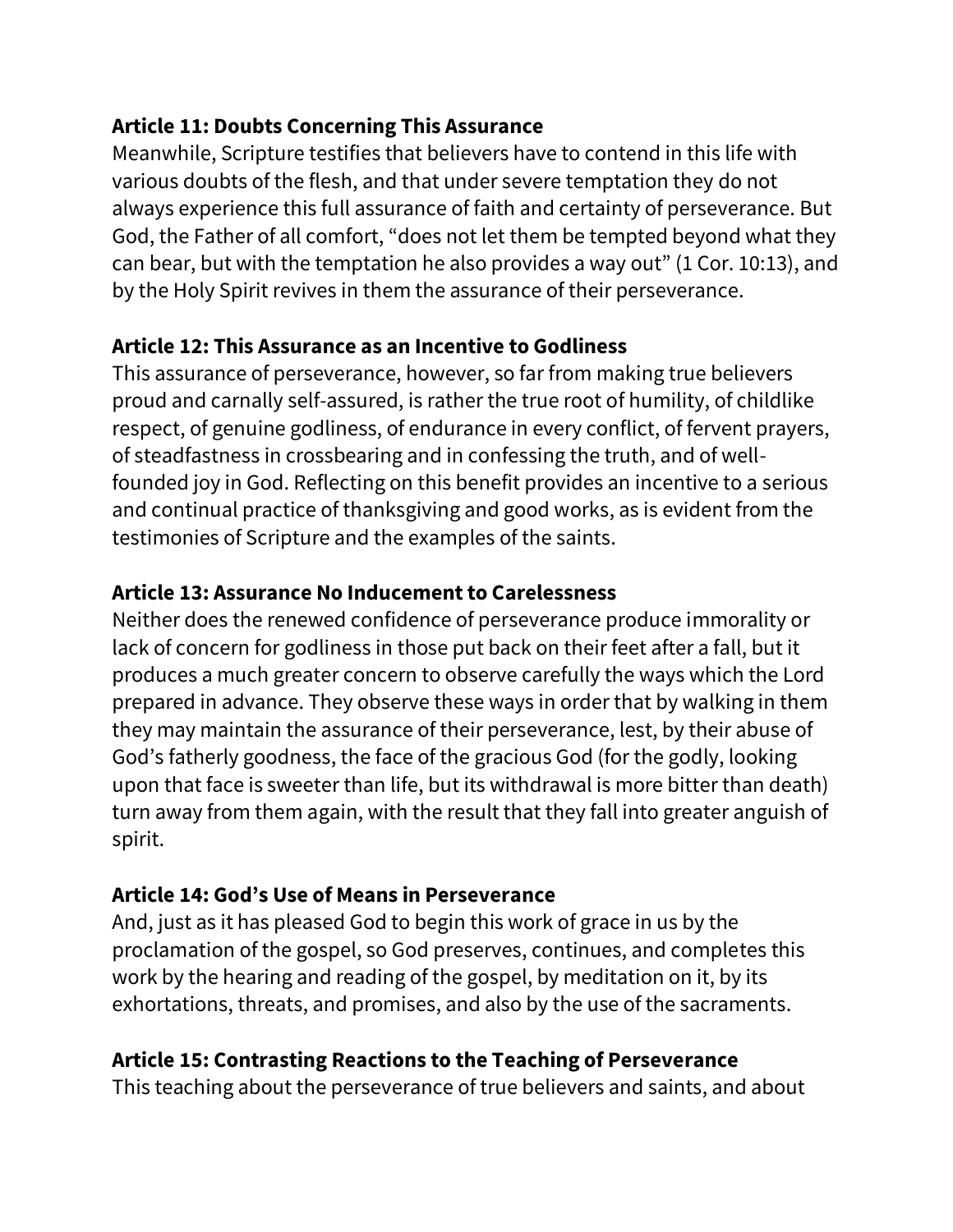their assurance of it—a teaching which God has very richly revealed in the Word for the glory of his name and for the comfort of the godly, and which God impresses on the hearts of believers—is something which the flesh does not understand, Satan hates, the world ridicules, the ignorant and the hypocrites abuse, and the spirits of error attack. The bride of Christ, on the other hand, has always loved this teaching very tenderly and defended it steadfastly as a priceless treasure; and God, against whom no plan can avail and no strength can prevail, will ensure that the church will continue to do this. To this God alone, Father, Son, and Holy Spirit, be honor and glory forever. Amen.

# **Rejection of the Errors Concerning the Teaching of the Perseverance of the Saints**

Having set forth the orthodox teaching, the Synod rejects the errors of those

**I**

Who teach that the perseverance of true believers is not an effect of election or a gift of God produced by Christ's death, but a condition of the new covenant which people, before what they call their "peremptory" election and justification, must fulfill by their free will.

For Holy Scripture testifies that perseverance follows from election and is granted to the chosen by virtue of Christ's death, resurrection, and intercession: "The chosen obtained it; the others were hardened" (Rom. 11:7); likewise, "He who did not spare his own son, but gave him up for us all—how will he not, along with him, grant us all things? Who will bring any charge against those whom God has chosen? It is God who justifies. Who is he that condemns? It is Christ Jesus who died—more than that, who was raised—who also sits at the right hand of God, and is also interceding for us. Who shall separate us from the love of Christ?" (Rom. 8:32-35).

#### **II**

Who teach that God does provide believers with sufficient strength to persevere and is ready to preserve this strength in them if they perform their duty, but that even with all those things in place which are necessary to persevere in faith and which God is pleased to use to preserve faith, it still always depends on the choice of human will whether or not to persevere.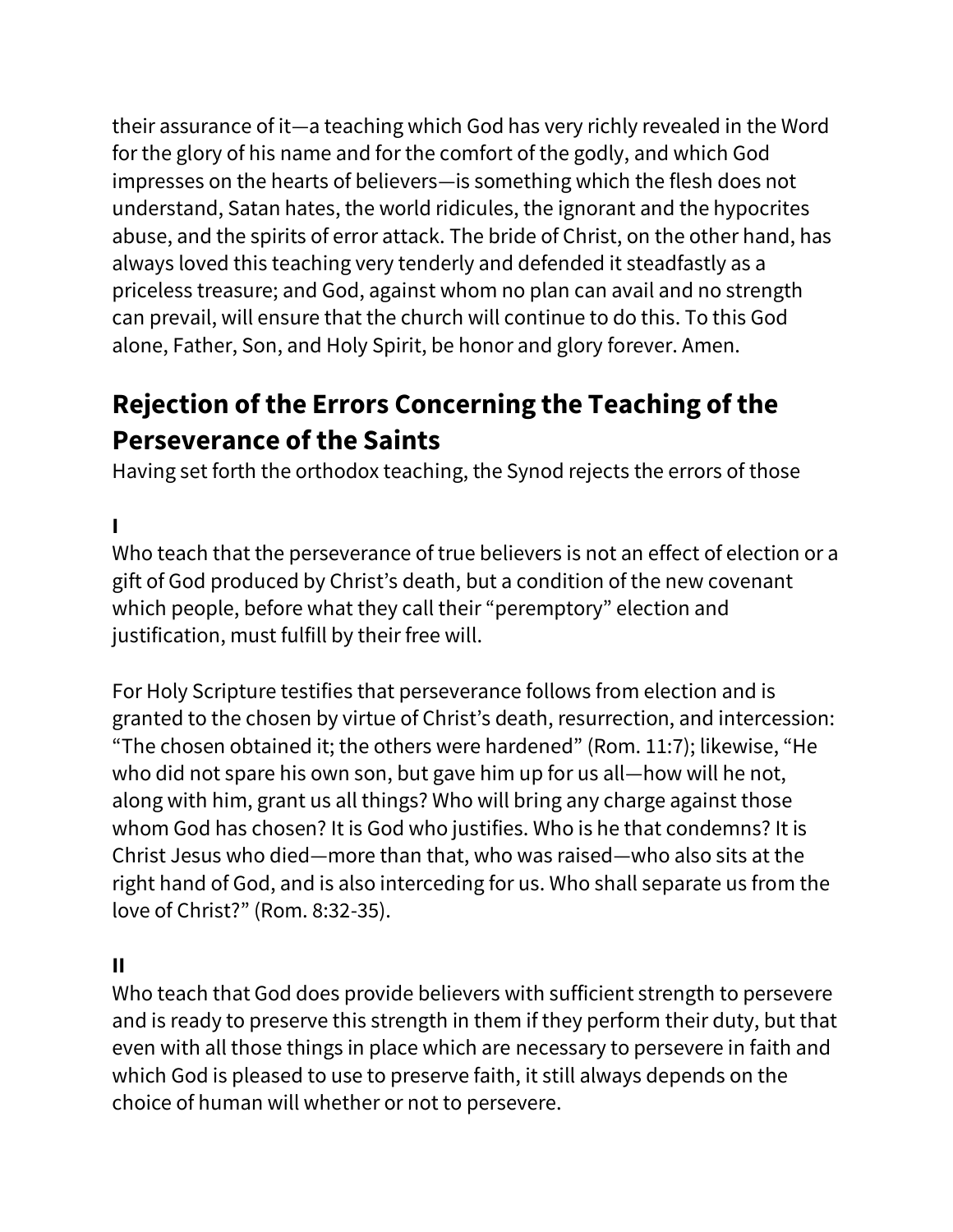For this view is obviously Pelagian; and though it intends to make people free it makes them sacrilegious. It is against the enduring consensus of evangelical teaching which takes from humanity all cause for boasting and ascribes the praise for this benefit only to God's grace. It is also against the testimony of the apostle: "It is God who keeps us strong to the end, so that we will be blameless on the day of our Lord Jesus Christ" (1 Cor. 1:8).

**III**

Who teach that those who truly believe and have been born again not only can forfeit justifying faith as well as grace and salvation totally and to the end, but also in actual fact do often forfeit them and are lost forever.

For this opinion nullifies the very grace of justification and regeneration as well as the continual preservation by Christ, contrary to the plain words of the apostle Paul: "If Christ died for us while we were still sinners, we will therefore much more be saved from God's wrath through him, since we have now been justified by his blood" (Rom. 5:8-9); and contrary to the apostle John: "No one who is born of God is intent on sin, because God's seed remains in him, nor can he sin, because he has been born of God" (1 John 3:9); also contrary to the words of Jesus Christ: "I give eternal life to my sheep, and they shall never perish; no one can snatch them out of my hand. My Father, who has given them to me, is greater than all; no one can snatch them out of my Father's hand" (John 10:28-29).

### **IV**

Who teach that those who truly believe and have been born again can commit the sin that leads to death (the sin against the Holy Spirit).

For the same apostle John, after making mention of those who commit the sin that leads to death and forbidding prayer for them (1 John 5:16-17), immediately adds: "We know that anyone born of God does not commit sin" (that is, that kind of sin), "but the one who was born of God keeps himself safe, and the evil one does not touch him" (v. 18).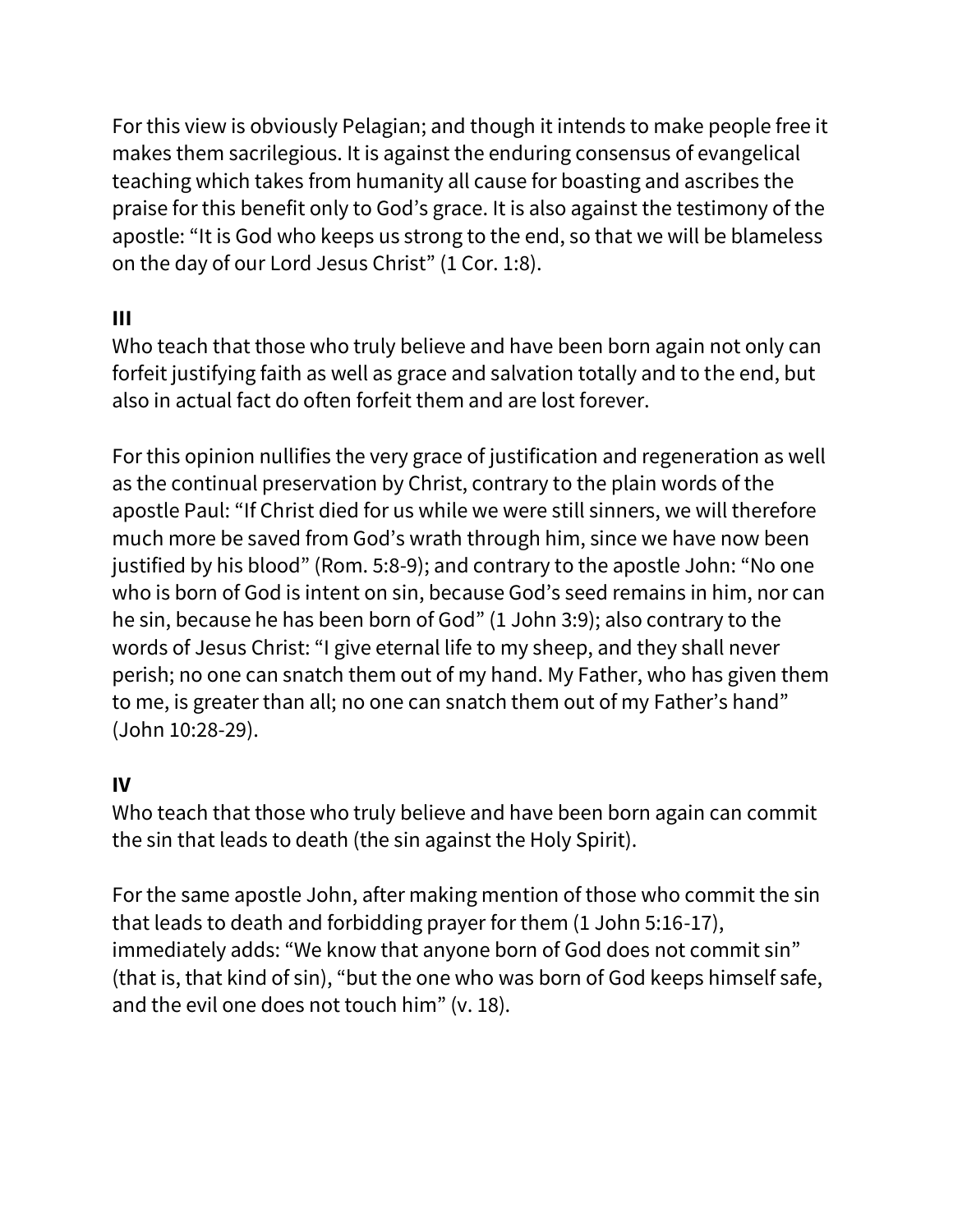## **V**

Who teach that apart from a special revelation no one can have the assurance of future perseverance in this life.

For by this teaching the well-founded consolation of true believers in this life is taken away and the doubting of the Romanists is reintroduced into the church. Holy Scripture, however, in many places derives the assurance not from a special and extraordinary revelation but from the marks peculiar to God's children and from God's completely reliable promises. So especially the apostle Paul: "Nothing in all creation can separate us from the love of God that is in Christ Jesus our Lord" (Rom. 8:39); and John: "They who obey his commands remain in him and he in them. And this is how we know that he remains in us: by the Spirit he gave us" (1 John 3:24).

#### **VI**

Who teach that the teaching of the assurance of perseverance and of salvation is by its very nature and character an opiate of the flesh and is harmful to godliness, good morals, prayer, and other holy exercises, but that, on the contrary, to have doubt about this is praiseworthy.

For these people show that they do not know the effective operation of God's grace and the work of the indwelling Holy Spirit, and they contradict the apostle John, who asserts the opposite in plain words: "Dear friends, now we are children of God, but what we will be has not yet been made known. But we know that when he is made known, we shall be like him, for we shall see him as he is. Everyone who has this hope in him purifies himself, just as he is pure" (1 John 3:2-3). Moreover, they are refuted by the examples of the saints in both the Old and the New Testament, who though assured of their perseverance and salvation yet were constant in prayer and other exercises of godliness.

#### **VII**

Who teach that the faith of those who believe only temporarily does not differ from justifying and saving faith except in duration alone.

For Christ himself in Matthew 13:20ff. and Luke 8:13ff. clearly defines these further differences between temporary and true believers: he says that the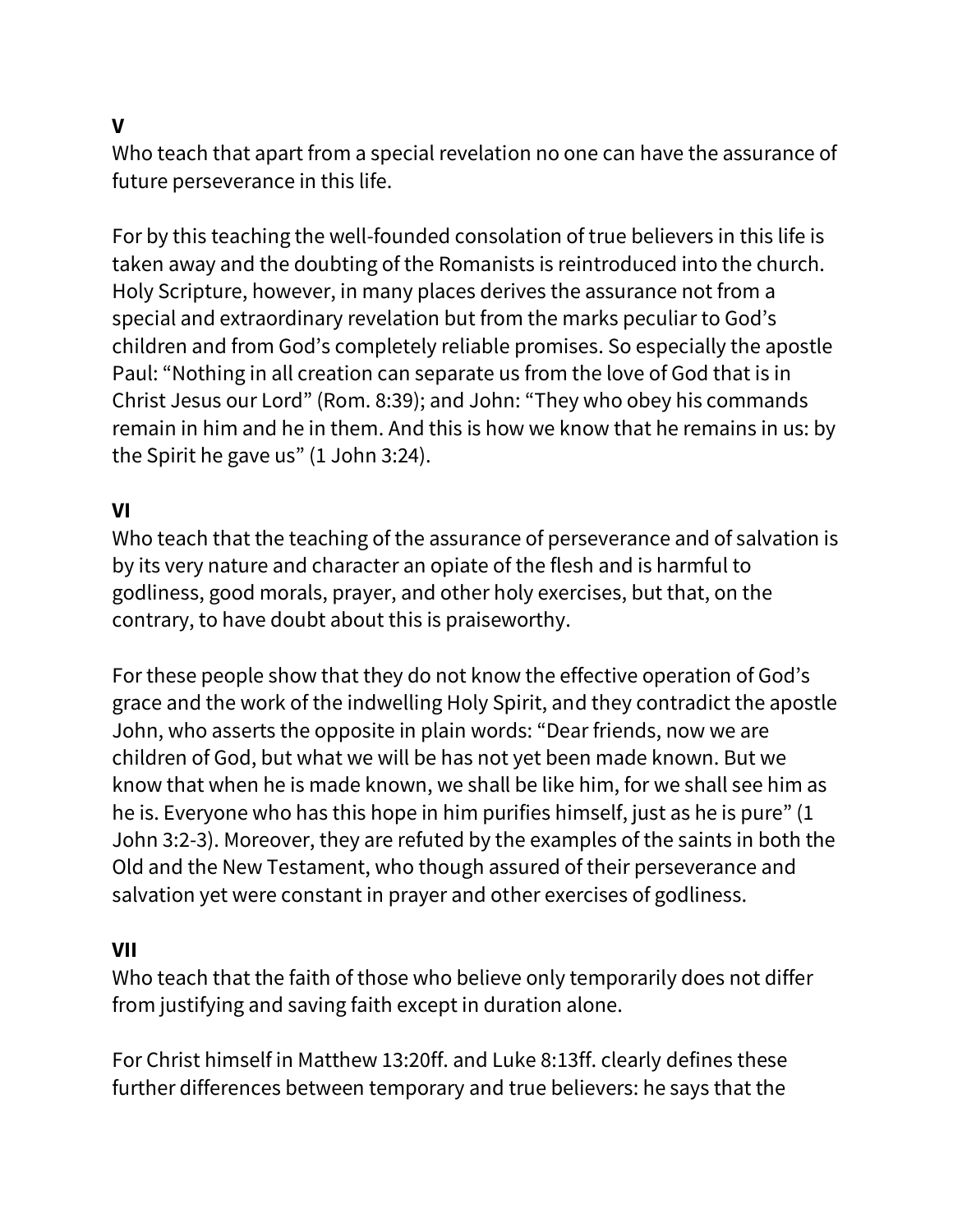former receive the seed on rocky ground, and the latter receive it in good ground, or a good heart; the former have no root, and the latter are firmly rooted; the former have no fruit, and the latter produce fruit in varying measure, with steadfastness, or perseverance.

#### **VIII**

Who teach that it is not absurd that people, after losing their former regeneration, should once again, indeed quite often, be reborn.

For by this teaching they deny the imperishable nature of God's seed by which we are born again, contrary to the testimony of the apostle Peter: "Born again, not of perishable seed, but of imperishable" (1 Pet. 1:23).

### **IX**

Who teach that Christ nowhere prayed for an unfailing perseverance of believers in faith. For they contradict Christ himself when he says: "I have prayed for you, Peter, that your faith may not fail" (Luke 22:32); and John the gospel writer when he testifies in John 17 that it was not only for the apostles, but also for all those who were to believe by their message that Christ prayed: "Holy Father, preserve them in your name" (v. 11); and "My prayer is not that you take them out of the world, but that you preserve them from the evil one" (v. 15).

# **Conclusion**

# *RejectionofFalseAccusations*

And so this is the clear, simple, and straightforward explanation of the orthodox teaching on the five articles in dispute in the Netherlands, as well as the rejection of the errors by which the Dutch churches have for some time been disturbed. This explanation and rejection the Synod declares to be derived from God's Word and in agreement with the confessions of the Reformed churches. Hence it clearly appears that those of whom one could hardly expect it have shown no truth, equity, and charity at all in wishing to make the public believe: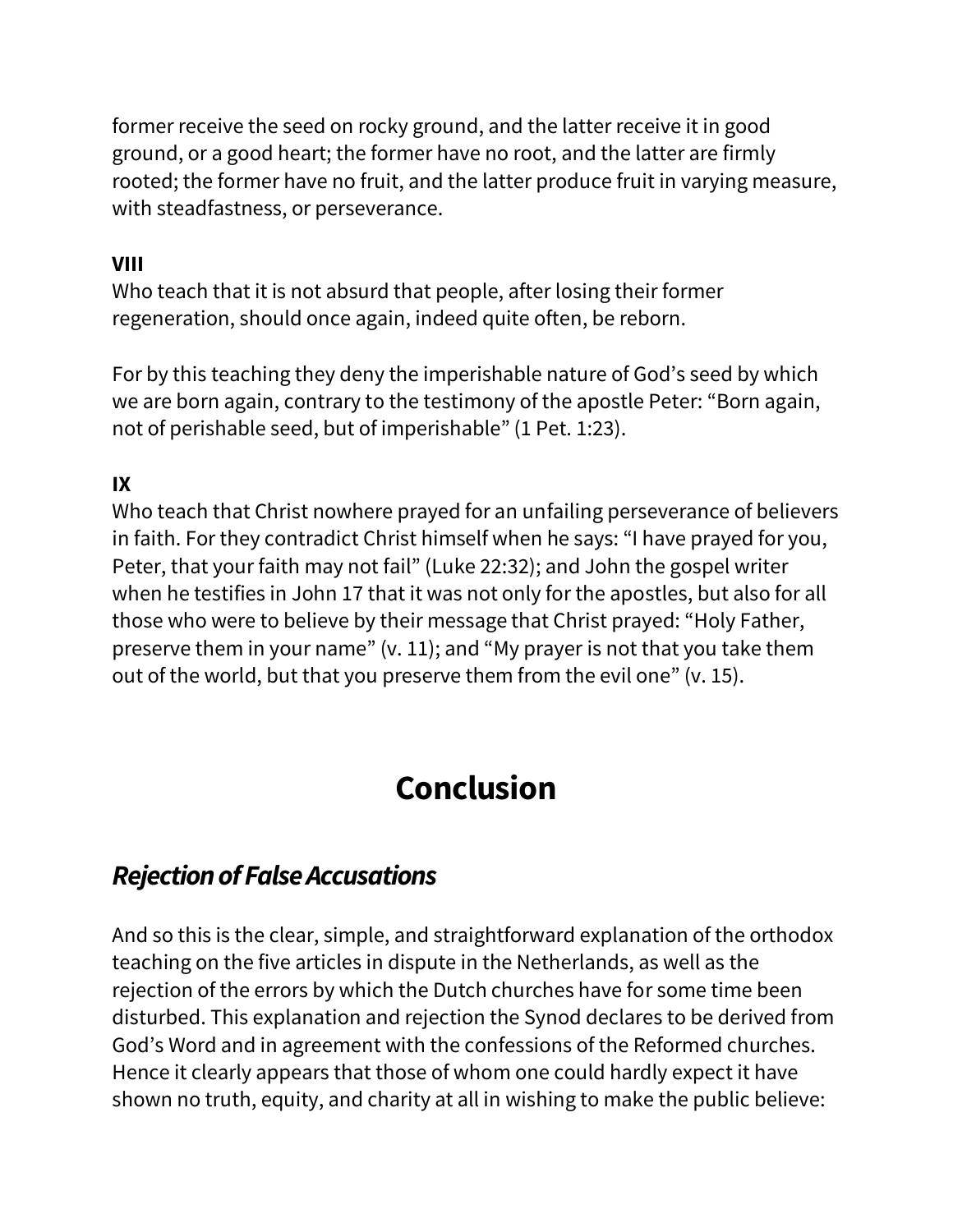- that the teaching of the Reformed churches on predestination and on the points associated with it by its very nature and tendency draws the minds of people away from all godliness and religion, is an opiate of the flesh and the devil, and is a stronghold where Satan lies in wait for all people, wounds most of them, and fatally pierces many of them with the arrows of both despair and self-assurance;
- that this teaching makes God the author of sin, unjust, a tyrant, and a hypocrite; and is nothing but a refurbished Stoicism, Manicheism, Libertinism, and Turkism (Islam);
- that this teaching makes people carnally self-assured, since it persuades them that nothing endangers the salvation of the elect, no matter how they live, so that they may commit the most outrageous crimes with self-assurance; and that on the other hand nothing is of use to the reprobate for salvation even if they have truly performed all the works of the saints;
- that this teaching means that God predestined and created, by the bare and unqualified choice of his will, without the least regard or consideration of any sin, the greatest part of the world to eternal condemnation; that in the same manner in which election is the source and cause of faith and good works, reprobation is the cause of unbelief and ungodliness; that many infant children of believers are snatched in their innocence from their mothers' breasts and cruelly cast into hell so that neither the blood of Christ nor their baptism nor the prayers of the church at their baptism can be of any use to them; and very many other slanderous accusations of this kind which the Reformed churches not only disavow but even denounce with their whole heart.

Therefore this Synod of Dort in the name of the Lord pleads with all who devoutly call on the name of our Savior Jesus Christ to form their judgment about the faith of the Reformed churches, not on the basis of false accusations gathered from here or there, or even on the basis of the personal statements of a number of ancient and modern authorities—statements